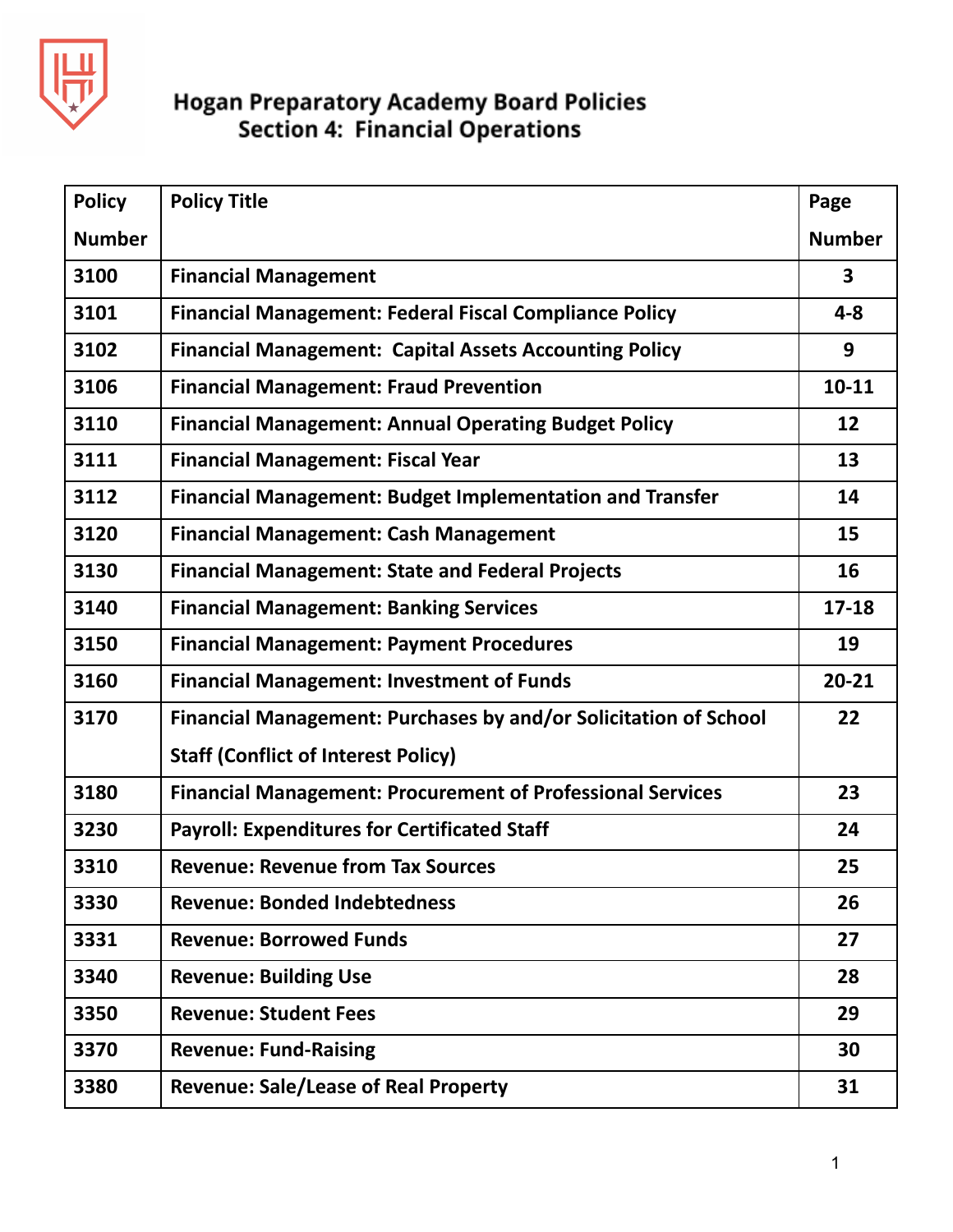

| 3390 | <b>Revenue: Sale/Lease of Personal Property</b>             | 32 |
|------|-------------------------------------------------------------|----|
| 3410 | <b>Accounting and Reporting: Accounting System</b>          | 33 |
| 3425 | <b>Accounting and Reporting: Accountability Portal</b>      | 34 |
| 3430 | <b>Accounting and Reporting: Authorized Signatures</b>      | 35 |
| 3440 | <b>Accounting and Reporting: Travel and Reimbursement</b>   | 36 |
| 3450 | <b>Accounting and Reporting: Sales Tax</b>                  | 37 |
| 3510 | Accounting and Reporting: Annual Audit and Financial Report | 38 |
| 3610 | <b>School Activities Fund: Management</b>                   | 39 |
| 3710 | <b>Insurance: Insurance Programs</b>                        | 40 |
| 3730 | <b>Insurance: Liability Insurance</b>                       | 41 |
| 3740 | <b>Insurance: Bond for Employees</b>                        | 42 |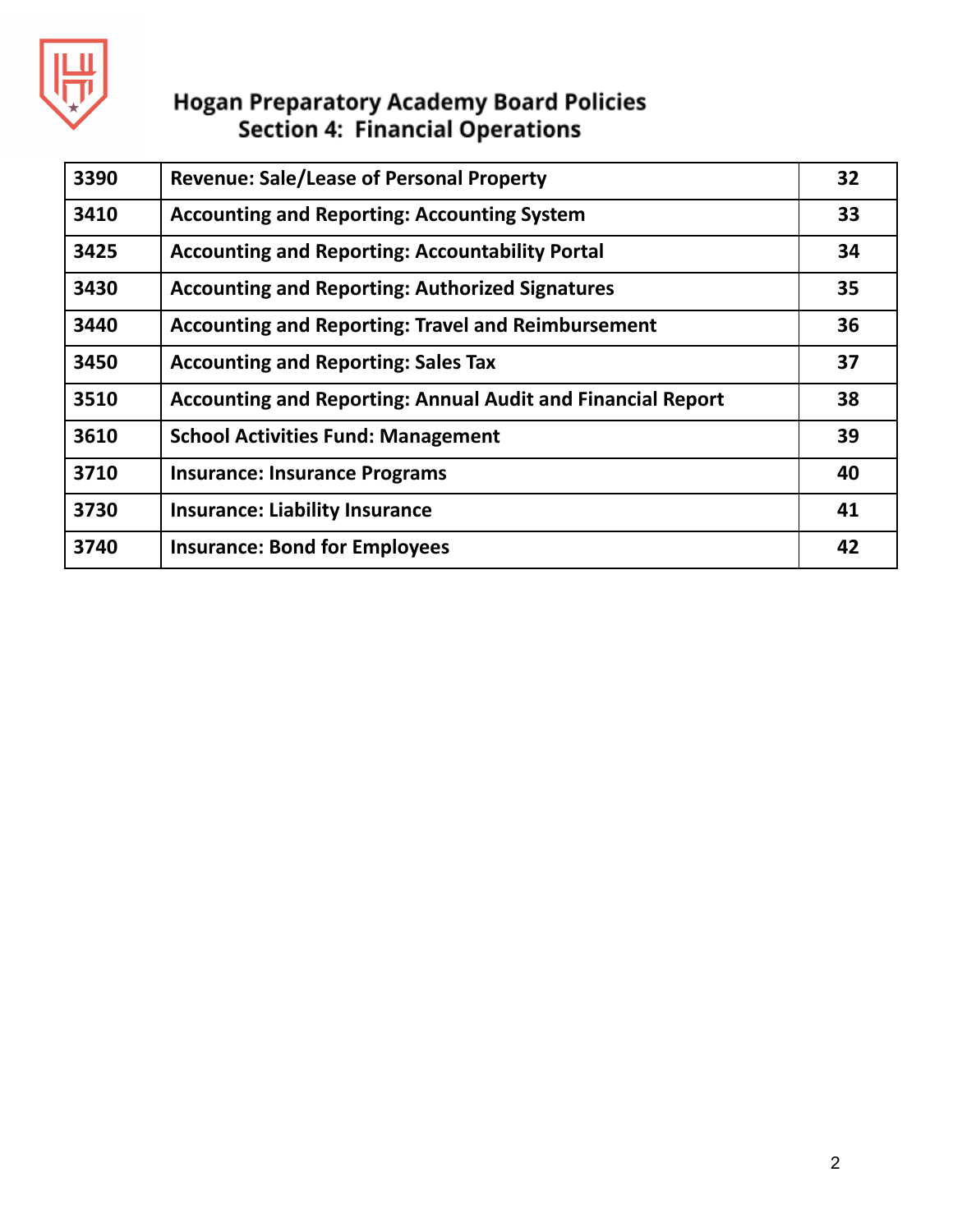

## **POLICY 3100 – FINANCIAL MANAGEMENT**

*(Last approved: 12/19/2019)*

The Board will adopt a series of policies to provide direction regarding the School's budget and financial affairs which reflect the educational philosophy of Hogan Prep and provide a framework in which the HPA administration can effectively operate.

The budget and finance processes will conform to all state and local requirements as set forth by the State constitution, State statutes, Department of Elementary and Secondary Education rules, and Board policies. Good business necessitates keeping accurate, legal and understandable records of receipts and expenditures. It is also essential that procedures be followed which will help to insure that the budget adopted by the Board is effective in providing parameters for the fiscal affairs of Hogan Prep.

The purpose of Hogan Prep's budget and financial policies will be to provide direction for a systematized procedure that maintains continuity from year to year and informs the public regarding the education and financial operations of Hogan Prep.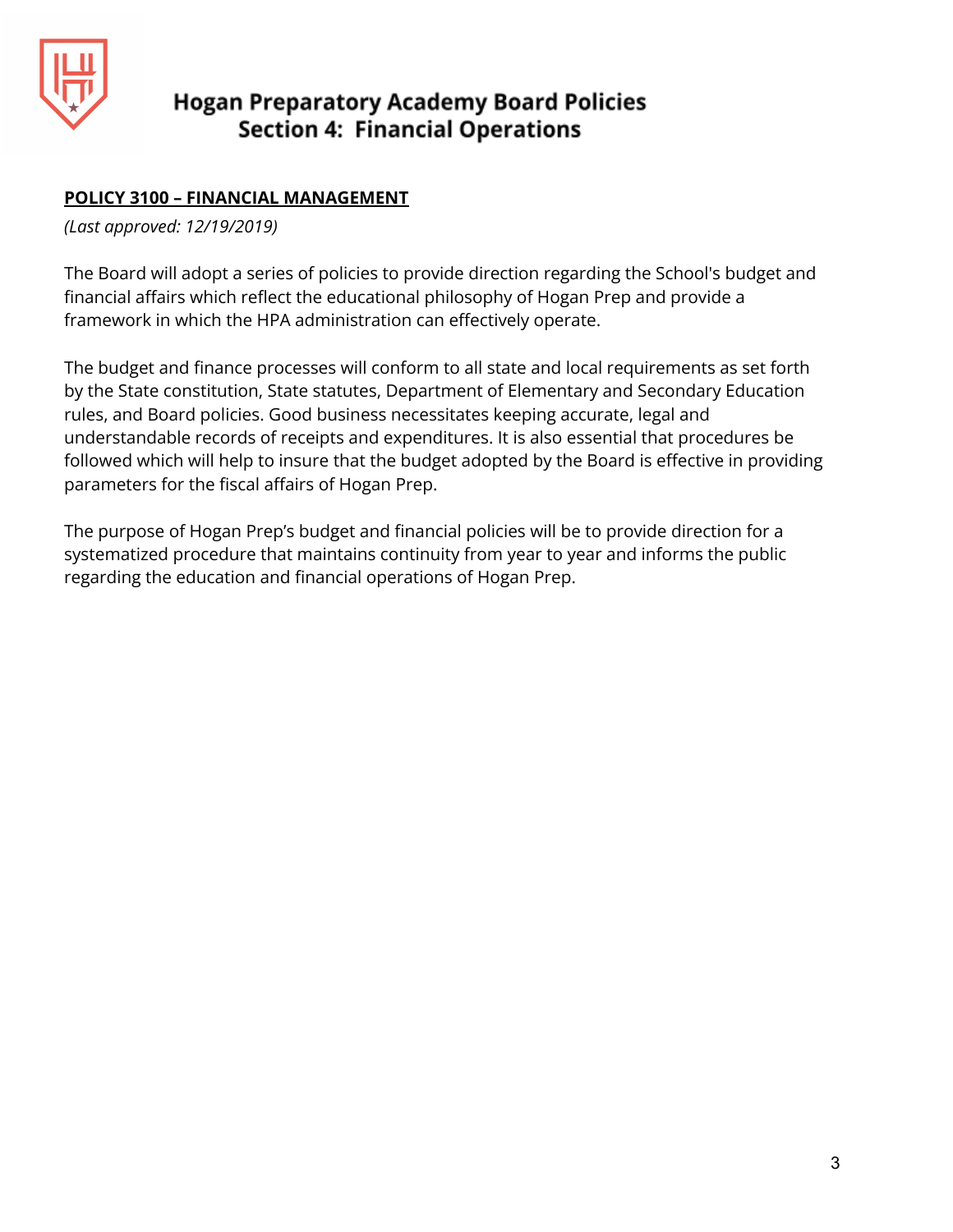

#### **POLICY 3101 – FINANCIAL MANAGEMENT: FEDERAL FISCAL COMPLIANCE POLICY**

*(Last approved: 12/19/2019)*

#### **Fiscal Requirements under Title I, Title II, and Title IV of ESSA**

Hogan Prep shall ensure that federal funds will be used to supplement, not supplant regular non-federal funds.

Documentation shall be maintained, or caused to be maintained, by the Chief Finance and Accountability Officer. The documentation must clearly demonstrate the supplementary nature of federal funds.

Prior to expending funds, the Chief Finance and Accountability Officer shall consult the appropriate OMB circular (OMNI Circular) or other federal guidance to determine what costs are allowable under the grant awarded. The Chief Finance and Accountability Officer shall ensure that all grant funds are expended in accordance with the requirements in Allowability and the Circular or other applicable federal law or rule.

#### **Allowability**

To be allowable under a federal award, costs must meet the following general criteria and be documented that such criteria are met:

- Be necessary and reasonable for the performance of the Federal award and be allocable thereto under these principles;
- Conform to any limitations or exclusions set forth in these principles or in the Federal award as to the types or amount of cost items;
- Be consistent with the policies and procedures that apply uniformly to both federally-financed and other activities of the non-Federal entity;
- Be accorded consistent treatment. A cost may not be assigned to a Federal award as a direct cost if any other cost incurred for the same purpose in like circumstances has been allocated to a Federal award as an indirect cost;

Be determined in accordance with generally accepted accounting principles (GAAP);

Not be included as a cost or used to meet cost sharing or matching requirements of any other federally-financed program in either the current or a prior period;

Be adequately documented; and

Be net of all applicable credits.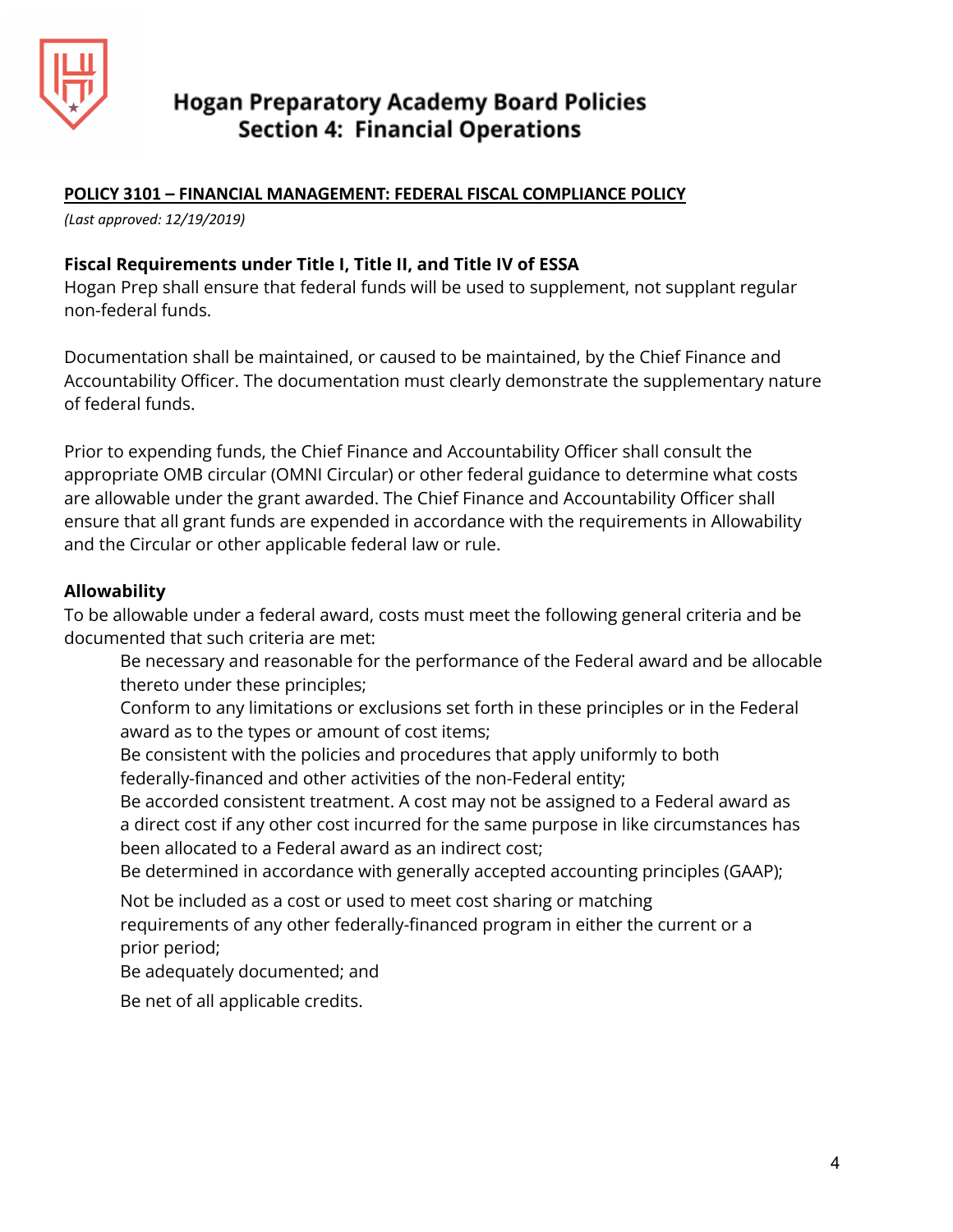

## **Standards for Documentation of Personnel Expenses (2 C.F.R. §200.430, OMNI DESE Memo FAS-15-003 Time and Effort under the OMNI Circular, April 2, 2015)**

Time and Effort: Records are required for all employees, including teachers, paraprofessionals, administrators, and other staff that are paid with federal funds to document the time and effort they spend within the program. The portion of the federally paid salary should be reflective of the actual activity, not budgeted, the individual has put forth for that federal program. Time and effort reporting is required when any part of an individual's salary is charged to a federal program or used as a match for a federal program.

Semi-Annual Certification: Where employees are expected to work solely on a single Federal award or cost objective, charges for their salaries and wages will be supported by periodic certifications that the employees worked solely on that program for the period covered by the certification. These certifications are required to be prepared at least semi-annually.

Monthly Personnel Activity Report (PAR): Where employees work on multiple activities or cost objectives, a distribution of their salaries or wages will be supported by personnel activity reports (PARs). Salaries or wages of employees used in meeting cost sharing or matching requirements of Federal awards must be supported in the same manner as those claimed as allowable under Federal awards. Charges for salaries must be based on records that accurately reflect the work performed. These records must be:

Supported by a system of internal controls which provides reasonable assurance that the charges are accurate, allowable, and properly allocated; Incorporated into the official records;

Reflecting the total activity for which the employee is compensated, not to exceed 100%;

Encompassing all activities (federal and non-federal);

Compliant with established accounting policies and practices; and

Distributed among specific activities or cost objectives.

## **Charter Schools Program (CSP), ESSA Title IV, Part C**

If Hogan Preparatory Academy receives CSP grants, the Chief Finance and Accountability Officer shall ensure that HPA shall comply and use the federal funds in accordance with all statutes, regulations, and approved applications.

The Chief Finance and Accountability Officer shall directly administer or supervise the administration of any projects funding through CSP funds, and shall use fiscal control and fund accounting procedures that ensure proper disbursement of, and accounting for, federal funds.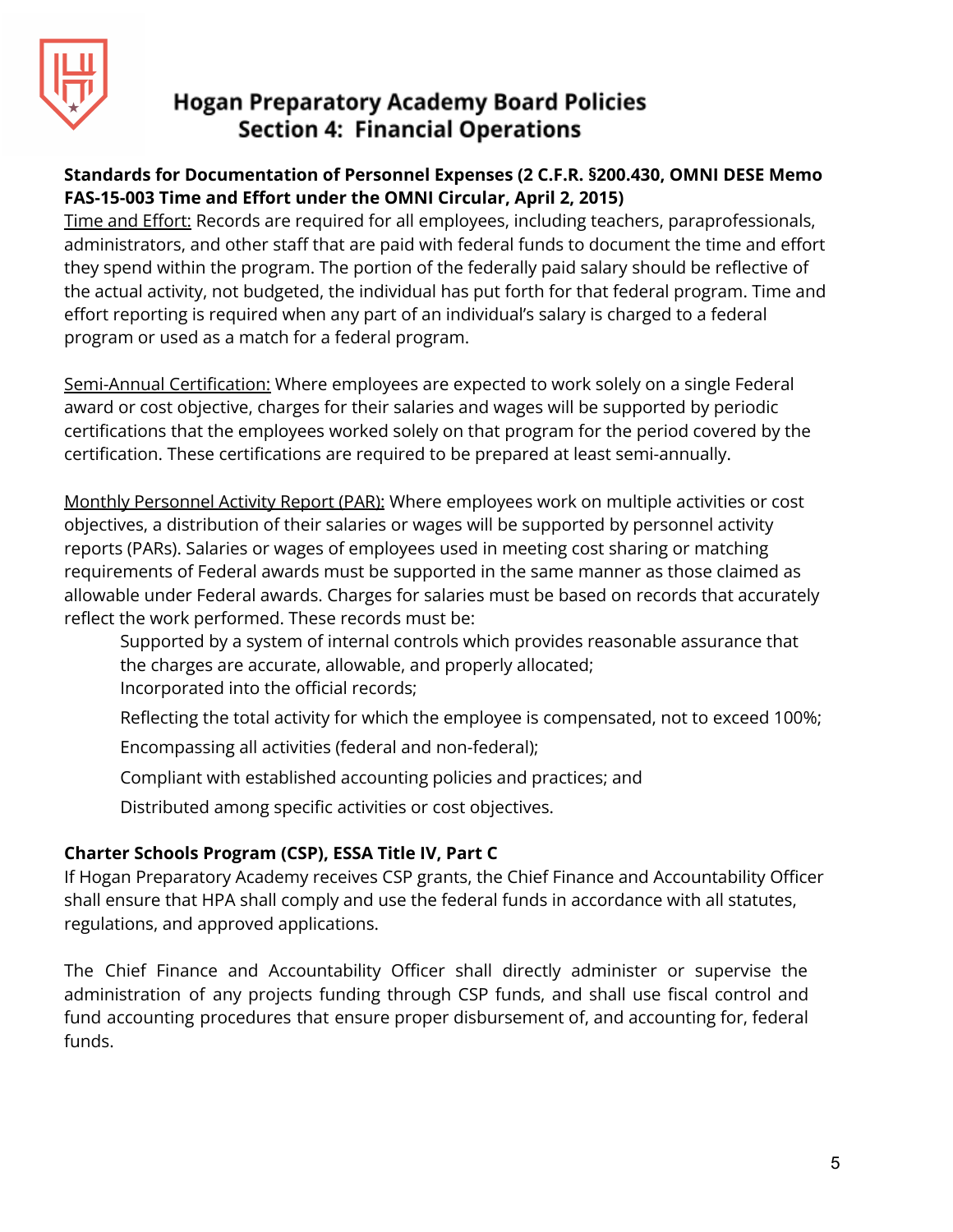

When using CSP funds to enter into a contract for equipment or services the Chief Finance and Accountability Officer shall comply with the applicable federal procurement standards.

## **Use of Federal Grant Funds for Procurement**

The Chief Finance and Accountability Officer shall ensure that all procurement transactions are conducted in a manner that provides open and free competition. Awards must be made to the bidder/offeror whose bid/offer is responsive to the solicitation and is most advantageous to Hogan Preparatory Academy considering price, quality, and other relevant factors deemed appropriate by Hogan Prep.

Pursuant to the Conflict of Interest Board Policy, no employee, officer, or agent of, who has a real or apparent conflict of interest, will participate in the selection, award, or administration of a contract supported by federal funds. Employees, officers, and agents may also not solicit or accept favors, gratuities, or anything of monetary value from contractors or their agents.

- a. The solicitation of bids or offers must provide a clear and accurate description of the requirements to be fulfilled by the bidder, technical requirements to be performed including the minimum acceptable standards and specific features of brand name or equal descriptions that bidders are required to meet;
- b. Positive efforts shall be made to utilize small businesses, minority-owned firms, and women's business enterprises whenever possible;
- c. The type of procurement instruments used (eg. Purchase orders) must be appropriate for the particular procurement;
- d. Contracts are made only with responsible contractors who possess the potential ability to perform successfully under the terms and conditions of the proposed procurement;
- e. Procurement documents shall be made available, upon request, to appropriate government officials.

The Chief Finance and Accountability Officer shall ensure there is a cost or price analysis made and documented with every procurement action as well as appropriate documentation for the basis of contractor selection. The Chief Finance and Accountability Officer shall also ensure the evaluation of the contractor performance and document whether the contractor has met the terms, conditions, and specifications of the contract.

All prequalified lists of persons, firms, or products which are used in acquiring goods and services must be reviewed and kept current and shall include enough qualified sources to ensure maximum open and free competition.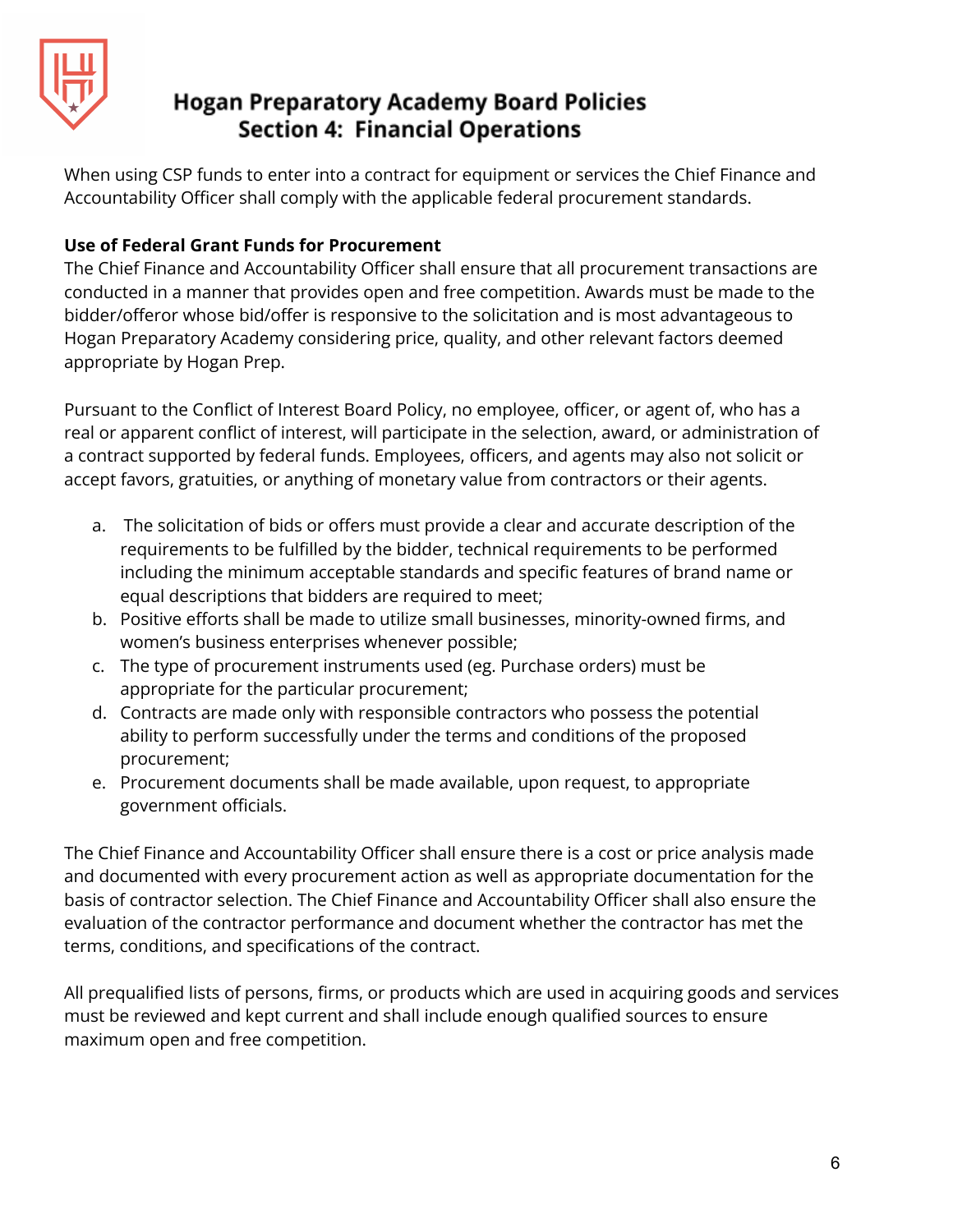

Hogan Prep shall utilize the most appropriate procurement method based on the particular procurement. Hogan Prep will utilize one of the following methods or any more restrictive method:

Micro-purchases. Procurement by micro-purchase is the acquisition of supplies or services which are up to \$10,000. This purchase may be awarded without soliciting competitive quotations.

Small purchase procedures. Small purchase procedures are those simple and informal procurements for securing services, supplies or other property that cost between \$10,001 and \$249,999. Price and rate quotations must be obtained from at least two qualified sources.

Sealed bids (formal advertising). Bids are publicly solicited and a firm fixed price contract is awarded. This method is preferred for procuring construction.

Competitive proposals. The technique of competitive proposals is normally conducted with more than one source submitting an offer and either a fixed price or cost reimbursement type of contract is awarded.

Noncompetitive proposals. This is the solicitation of a proposal from only one source and may be used only when one or more of the following applies:

- o The item is available only from a single source;
- o The public emergency for the requirement will not permit a delay;
- o The pass-through entity authorizes noncompetitive proposals in response to a written request; and/or
- o After solicitation of a number of sources, competition is determined inadequate.

## **Travel Costs**

Travel costs are the expenses for transportation, lodging, subsistence, and related items incurred by employees who are in travel status on official business of the non-Federal entity. These costs are reimbursable with appropriate approval and documentation of expenses. Travel costs charged to Federal awards/funds must meet the requirements of 2 C.F.R. § 200.474.

Travel costs may be charged on an actual cost basis, on a per diem or mileage basis in lieu of actual costs incurred, or on a combination of the two, provided the method used is applied to an entire trip and not to selected days if the trip and results in charges consistent with those normally allowed in like circumstances in Hogan Prep's non-federally-funded activities and in accordance with Hogan Prep's written travel reimbursement policies.

Cost incurred by employees for travel, including costs of lodging, other subsistent, and incidental expenses, must be considered reasonable and otherwise allowable only to the extent such costs do not exceed changes normally allowed by the school as a result of Hogan Prep's written travel policy.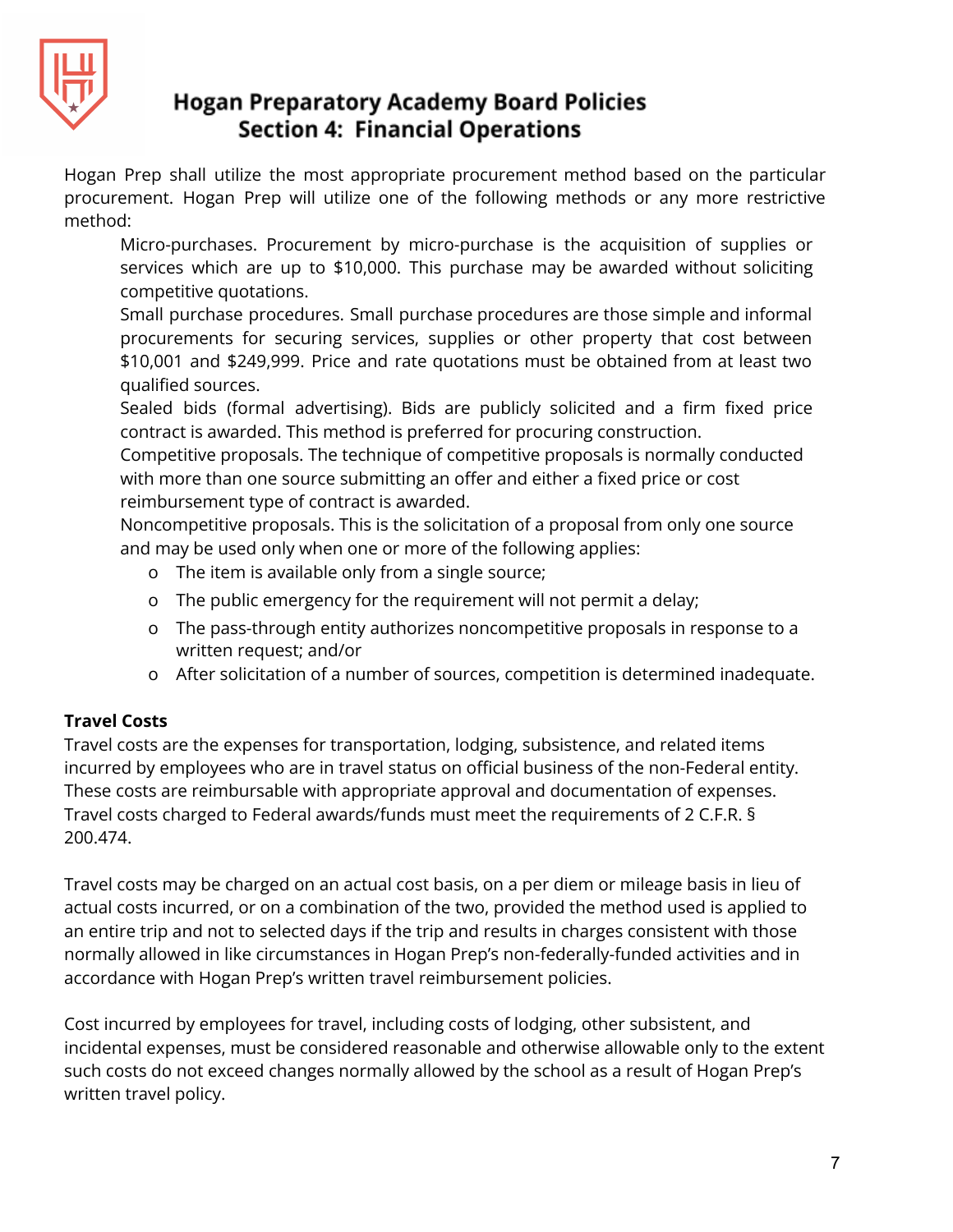

If these costs are charged to the Federal award, documentation must justify that (1) the participation of the individual is necessary to the Federal award, and (2) the costs are reasonable and consistent with Hogan Prep's travel policy. Documentation may include any of the following: an agenda; prior written approval; and/or written justification statement.

Hogan Prep shall not use its grant funds for temporary dependent care costs unless specifically permitted by the authorizing statute, regulation, and Department.

#### **Compliance with Cash Management Improvement Act**

In order to comply with the Cash Management Improvement Act (CMIA) the Department of Elementary and Secondary Education will only make payments to Hogan Prep for reimbursements. Reimbursements are only for funds "spent" – transactions that are recorded on Hogan Prep's books and the funds delivered to the recipients.

Hogan Prep may only make requests for payment once an initial budget application for the grants has been approved and must only include actual cumulative expenditures up to the payment request submission date.

Hogan Prep must at least annually submit an accounting of any interest earned on any Federal funds to the federal Department of Health and Human Services through the Department of Elementary and Secondary Education. The school may retain up to \$500 of earned interest annually on all combined Federal programs for administrative expenses. The school must document all administrative expenses in order to claim the interest offset. Under this section, the interest calculation is the amount of reimbursement times the annualized Federal interest rate for the fiscal year times the number of business days the funds were held until delivery. The federal interest rates may be found at [http://www.fms.treas.gov/cmia/index.html.](http://www.fms.treas.gov/cmia/index.html)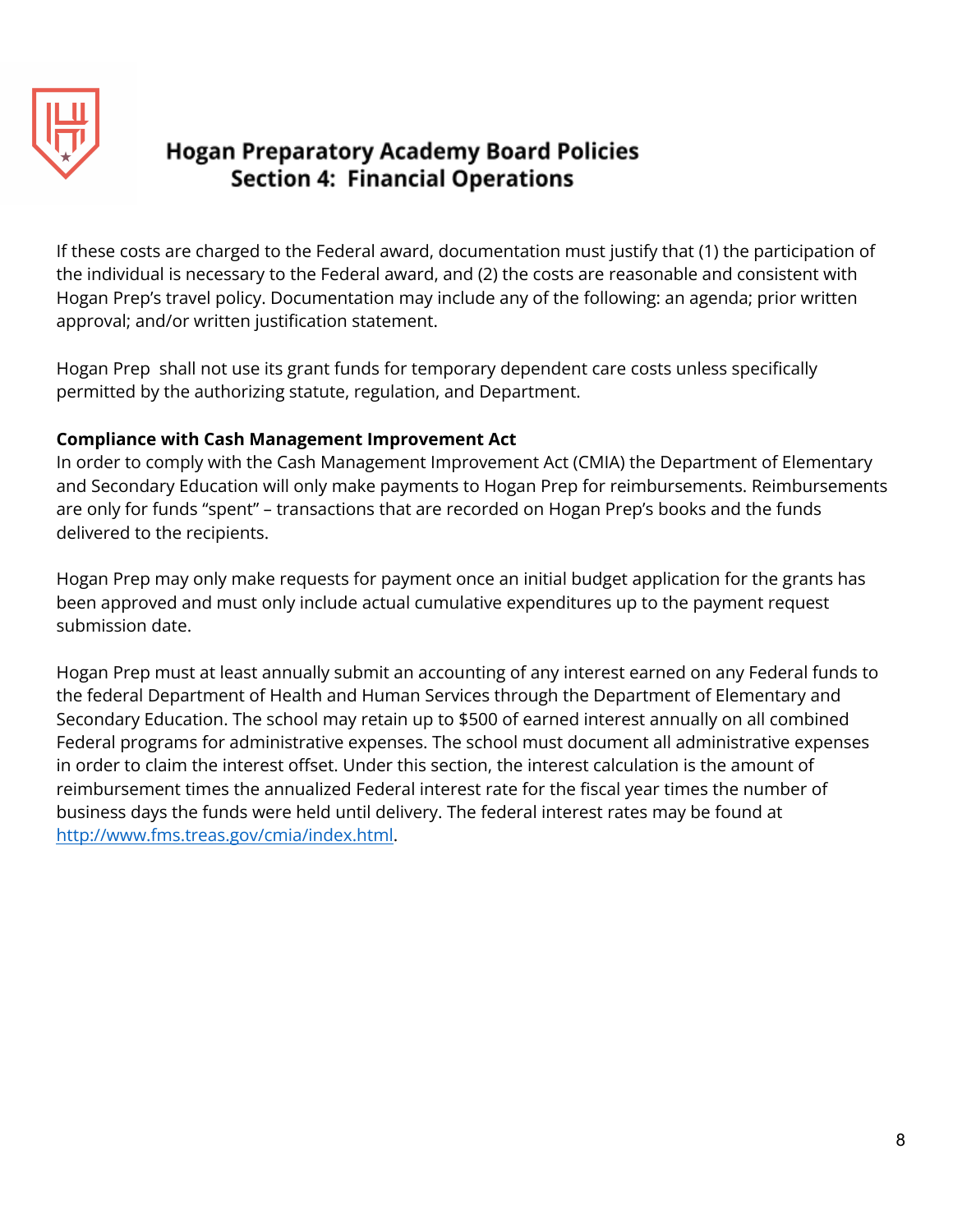

## **POLICY 3102 – FINANCIAL MANAGEMENT: CAPITAL ASSETS ACCOUNTING POLICY**

*(Last approved: 9/27/2021)*

The Board of Hogan Preparatory Academy adopts the following policy which shall be effective on the date that the policy is adopted by the Board.

Section 1.1. Definition of a Capital Asset

A capital asset that is tangible in nature; has a life that exceeds one year; of significant value (\$5,000 per unit); and reasonably identified and controlled through a physical inventory system. Examples include: land, buildings, machinery, and furniture.

Section 1.2 Documentation

The Chief Finance and Accountability Officer shall ensure that Hogan Preparatory Academy maintains accurate records of capital assets in accordance with applicable rules.

Section 1.3 Inventory

The Chief Finance and Accountability Officer will ensure that a physical inventory of capital assets takes place once every two years.

Section 1.4 Annual Audit

The annual financial audit required by the Board shall include an exhibit in the audit report identifying all capital assets and the ownership interest of local, state and federal parties.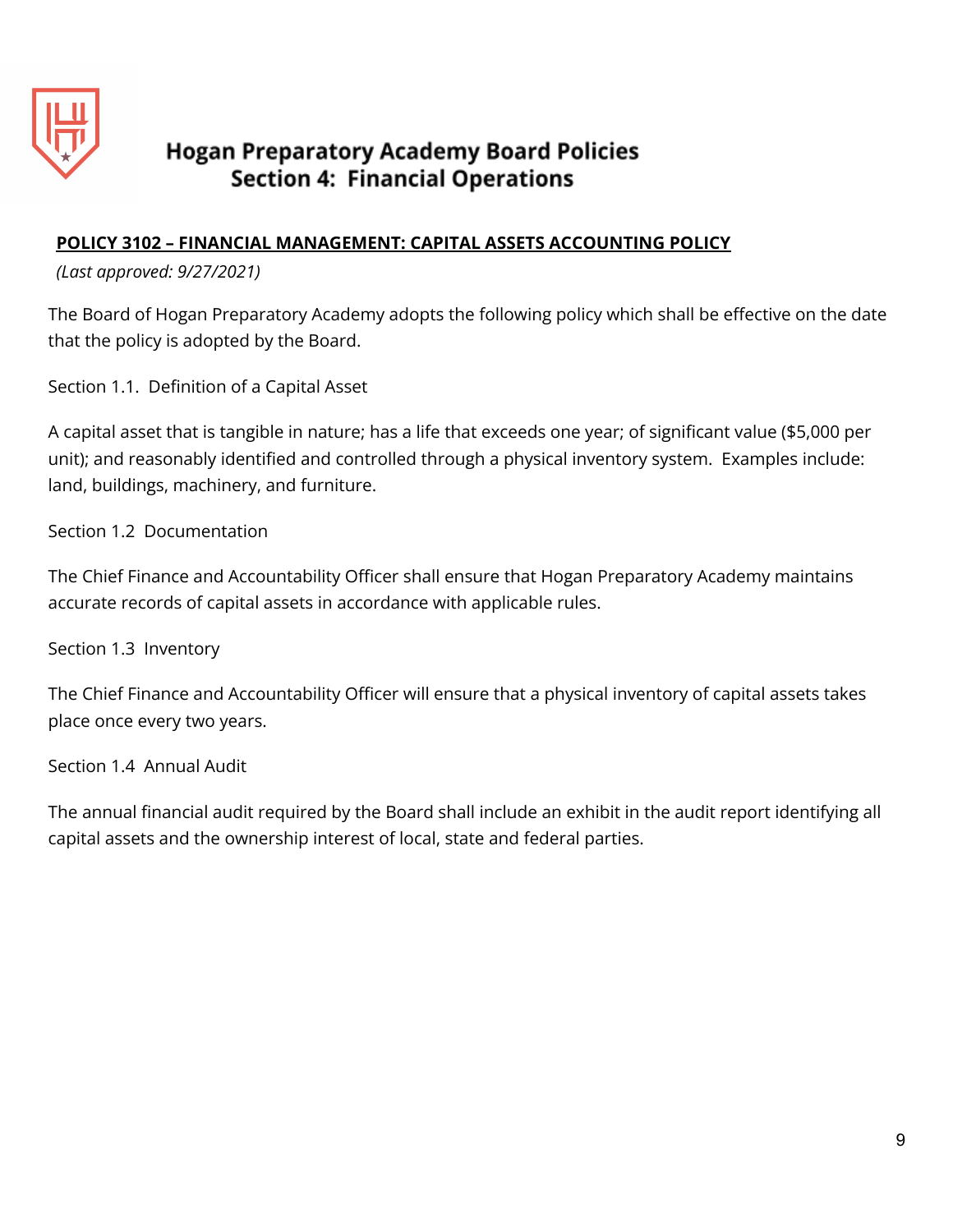

## **POLICY 3106 – FINANCIAL MANAGEMENT: FRAUD PREVENTION**

*(Last approved: 12/19/2019)*

Hogan Prep is committed to protecting the public funds with which it has been entrusted. Minimizing the losses to fraud and corruption is an essential part of ensuring that all of the Hogan Prep's resources are used for the purpose for which they are intended.

The public is entitled to expect Hogan Prep to conduct its affairs with integrity, honesty and openness, and demand the highest standards of conduct from those working for it and with it.

#### **Definition of Fraud and Corruption**

Although there is no precise legal definition of fraud, the term is used to describe a multitude of offences, including deception, forgery, theft, misappropriation, collusion and false representation of material facts. Corruption arises when a person receives any benefit which influences them and causes them to act differently when conducting HPA business.

#### **Hogan Prep's Response**

Board policy requires that matters involving any financial irregularities are referred to the Superintendent for investigation. These matters are taken seriously and additional action, such as disciplinary proceedings and/or prosecution, will be taken where evidence of offences is found.

The Superintendent/designee will:

Compile a report of findings for submission to the Board with a recommendation as to whether disciplinary action is appropriate.

Where appropriate, coordinate with the police in order for them to consider taking criminal action. Advise departments on how to address procedural weaknesses identified during investigation.

#### **The Investigation Process**

The purpose of any investigation is to establish the facts in an equitable and objective manner. The process will involve the use of authority or delegated powers to:

screen allegations or information to gauge their credibility;

secure all evidence; interview suspects; interview witnesses; take statements; and coordinate with departments or other agencies (including the police).

The Superintendent/designee will establish and record the basis of the concerns raised and establish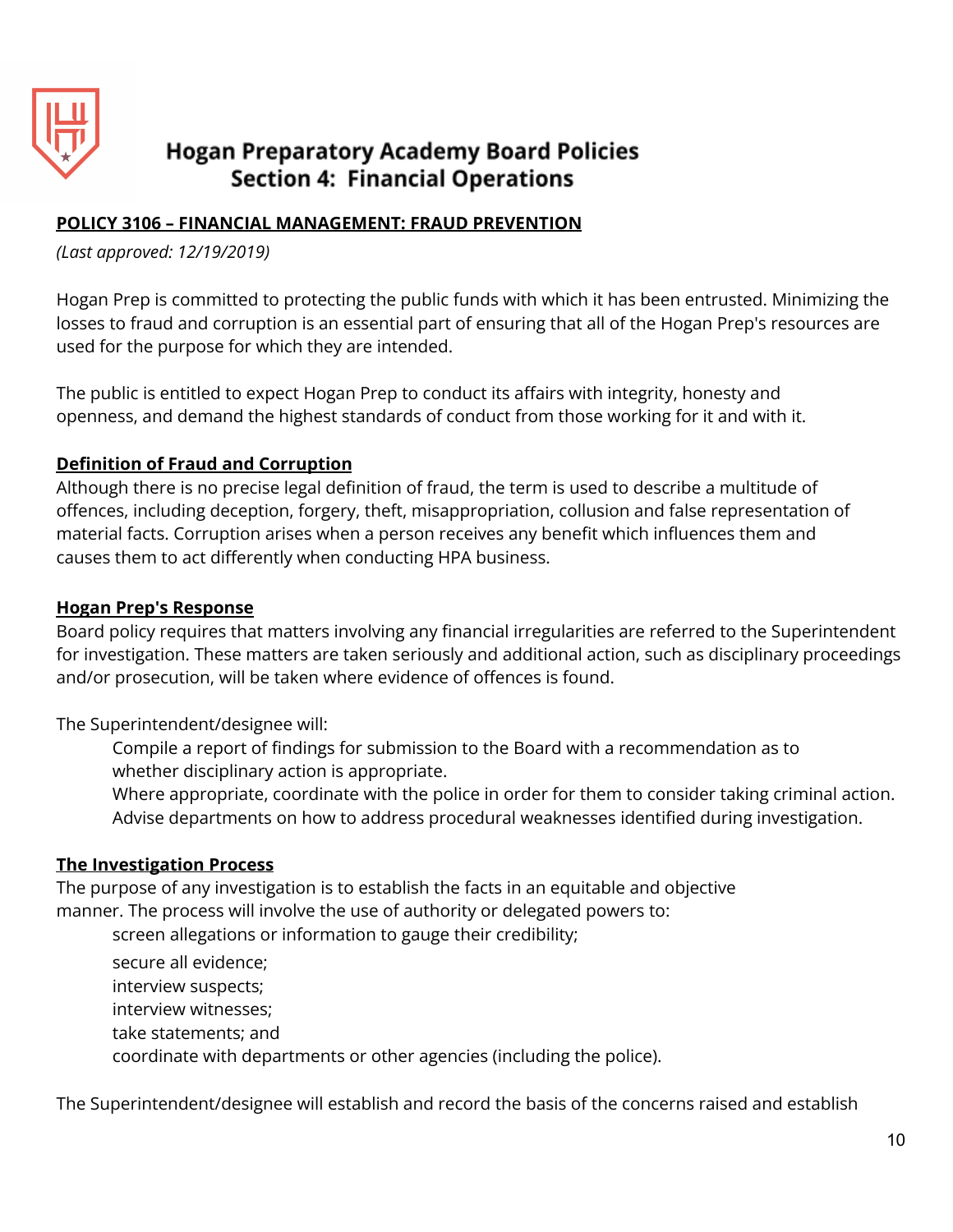

what further actions are required. The Board will be informed of all reported disclosures and the actions being taken. In the case of disclosures on alleged fraud and corruption, the Chief Financial Officer will inform Hogan Prep's external auditors.

Whenever possible, the individual raising the concern will be advised of the outcome of the investigation. If an individual is not satisfied with the response received and any subsequent action taken, they should put their concerns in writing to the Superintendent who will arrange any further investigation as he/she deems appropriate. The Superintendent will send a written response to the individual concerned.

## **Reporting Suspicions**

If fraud or corruption is suspected, then the matter should be reported without delay. Employees should report suspicions to a supervisor at the outset and retain all evidence. However, if it is thought the supervisor might be involved or there may be a conflict of interest, the matter should be reported directly to a more senior administrator.

It is recognized that for some individuals, raising a concern under this procedure may be a difficult experience.

All reported incidents will be investigated.

All reports will be dealt with in confidence, with staff being informed on a need to know basis only.

To ensure that this policy is adhered to, and to assure staff that the concern will be taken seriously, Hogan Prep will:

- not allow the person raising the concern to be retaliated against for doing so;
- treat retaliation against whistleblowers as a serious matter leading to disciplinary action that may include dismissal;
- not attempt to conceal evidence of poor or unacceptable practice;
- take disciplinary action if an employee destroys or conceals evidence of poor or unacceptable practice or misconduct; and
- ensure confidentiality clauses in employment contracts do not restrict, forbid or penalize whistle blowing.

## **Overall Objectives**

Hogan Prep's overall objective is to identify and maintain good practices, address weaknesses in current processes and introduce improved systems for the management of those processes. The end result is that of minimizing the amount of fraud and corruption which may occur within the system and significantly reduce the opportunity for fraud or corruption to occur in the future.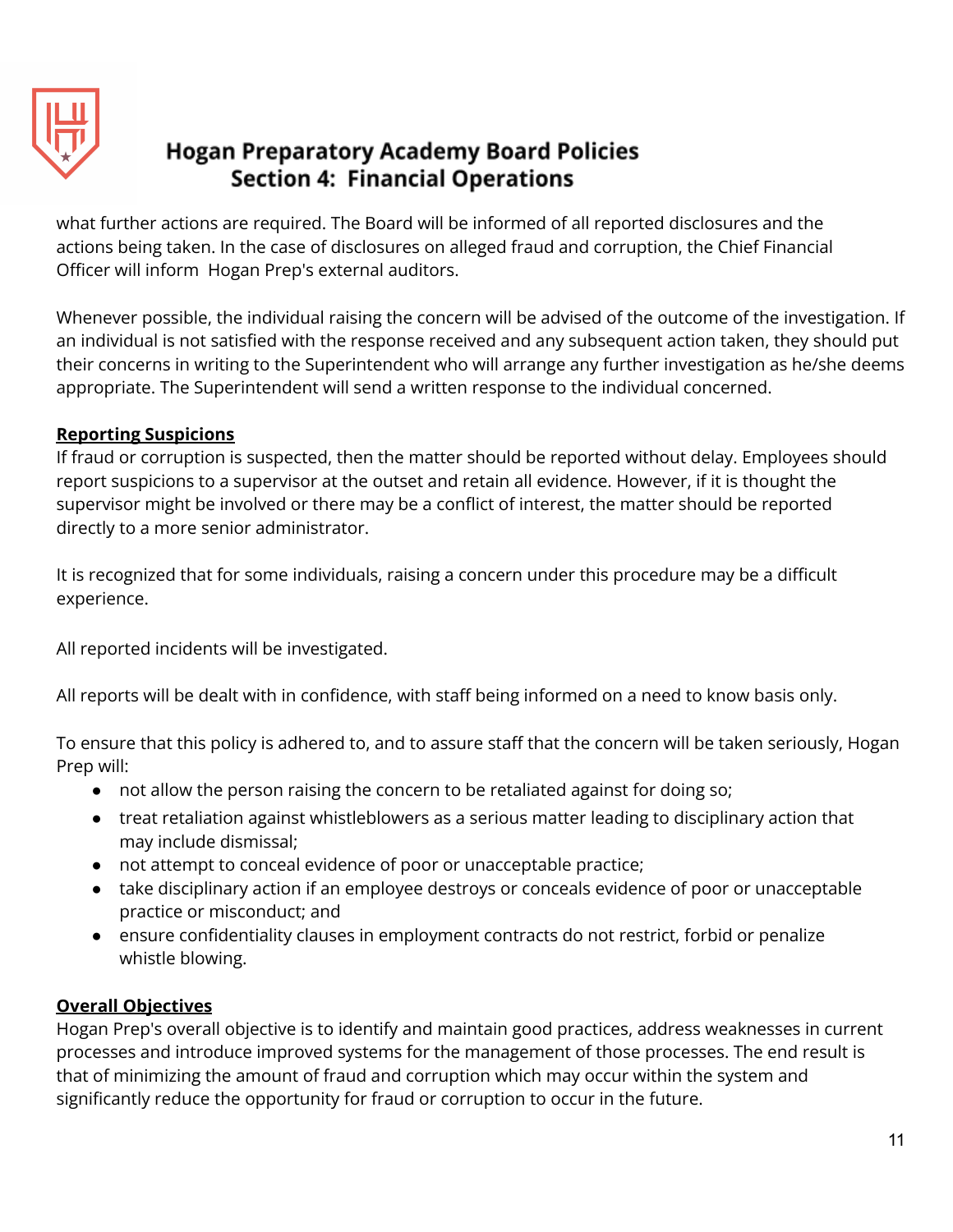

### **POLICY 3110 – FINANCIAL MANAGEMENT: ANNUAL OPERATING BUDGET POLICY**

*(Last approved: 09/27/2021)*

The Board of Hogan Preparatory Academy adopts the following policy which shall be effective on the date that the policy is adopted by the Board.

SECTION 1. Budget Process

1.1 The Superintendent or his designee will ensure that Hogan Preparatory Academy follows a budgeting process that is consistent with the requirements of all applicable state and federal laws and regulations.

1.2 Each year the Chief Finance and Accountability Officer is required to submit to the Board for consideration a detailed annual budget showing estimates of income and expenditures for the ensuing fiscal year.

1.3 Each year before the annual operating budget is drafted the Chief Finance and Accountability Officer shall ensure that a needs assessment of Hogan Preparatory Academy is drafted and finalized by the finance committee consisting of the CFO, the School Leader, and other individuals designated by the board. The needs assessment shall inform the drafting of the annual budget.

1.4 The Board shall formally adopt the budget in an open meeting held in accordance with the Board's bylaws by June 30, pursuant to all applicable laws and regulations and before the expenditure of any funds. The approved estimated expenditures for each fund shall not exceed the estimated revenues to be received plus the unencumbered beginning cash balance for the fund.

1.5 The Secretary of the Board will record the adoption of the budget and any amendments in the Board meeting minutes in which the adoption occurs.

1.6 After the beginning of the fiscal year, the Superintendent and Chief Finance and Accountability Officer shall review with the Board the adopted budget in relationship to the beginning cash balances for each fund.

#### SECTION 2. Fiscal Compliance

The Chief Finance and Accountability Officer shall ensure that Hogan Preparatory Academy complies with all state and federal laws and rules concerning the budget and related processes of the school.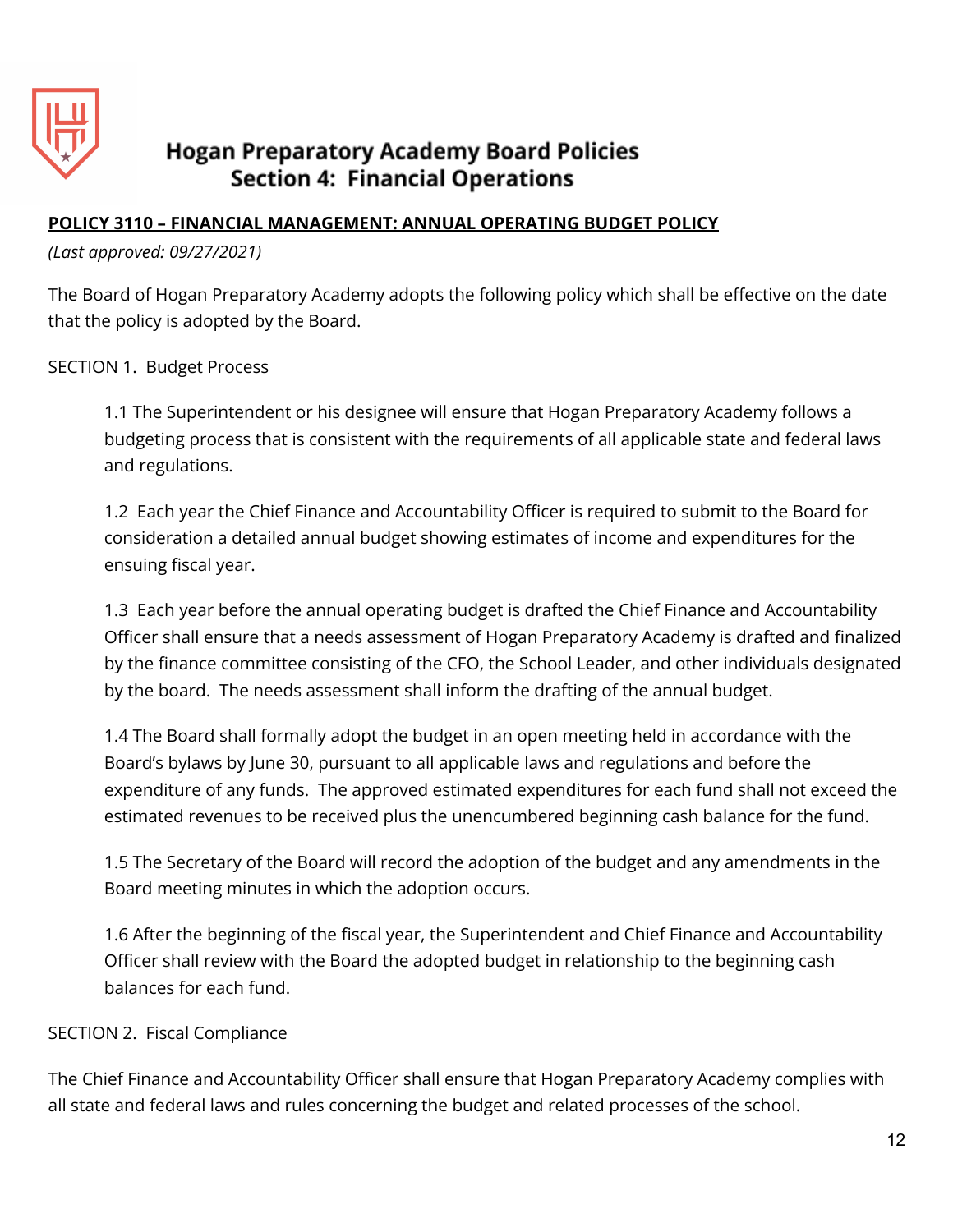

## **POLICY 3111 – FINANCIAL MANAGEMENT: FISCAL YEAR**

*(Last approved: 12/19/2019)*

The fiscal year begins annually on the first day of July and ends on the thirtieth day of the following June.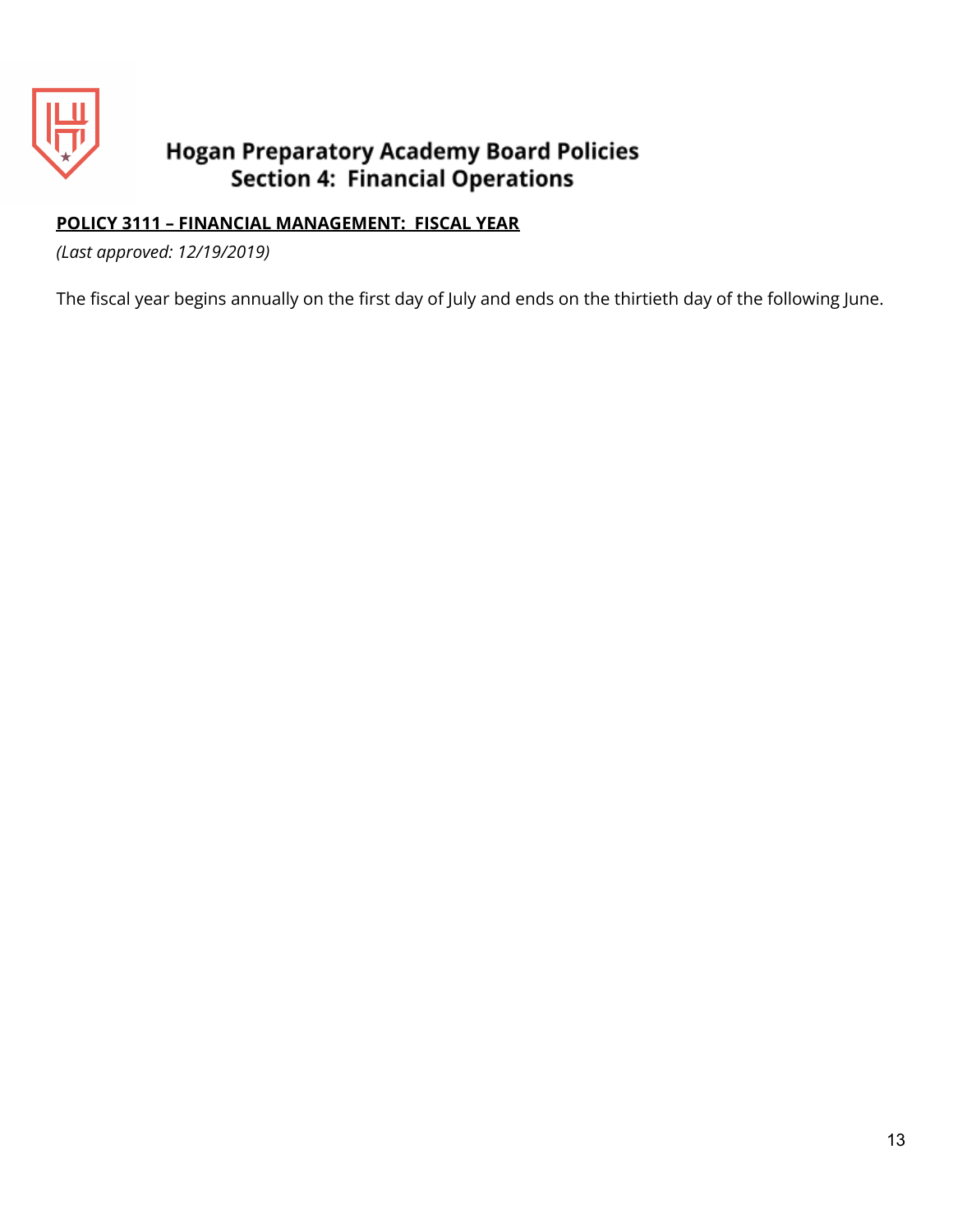

## **POLICY 3112 – FINANCIAL MANAGEMENT: BUDGET IMPLEMENTATION AND TRANSFER**

*(Last approved: 12/19/2019)*

The annual budget governs the expenditures and obligation of all funds for Hogan Prep. The Superintendent/designee will establish procedures for funds management and reporting.

No funds may be spent which are not authorized by the annual budget. If an unanticipated need arises, the Board may approve the Superintendent's recommendation to (1) appropriate an amount to cover a needed expenditure from unencumbered budget surplus from the proper fund, or (2) revise the budget to transfer funds from one account to another as permitted by state statutes and DESE regulations.

The Superintendent or Finance Administrator will prepare or oversee the preparation of a monthly statement to account for each month's expenditures and the total spent to date for the fiscal year. The monthly statement will include all receipts and remaining balances for each fund account.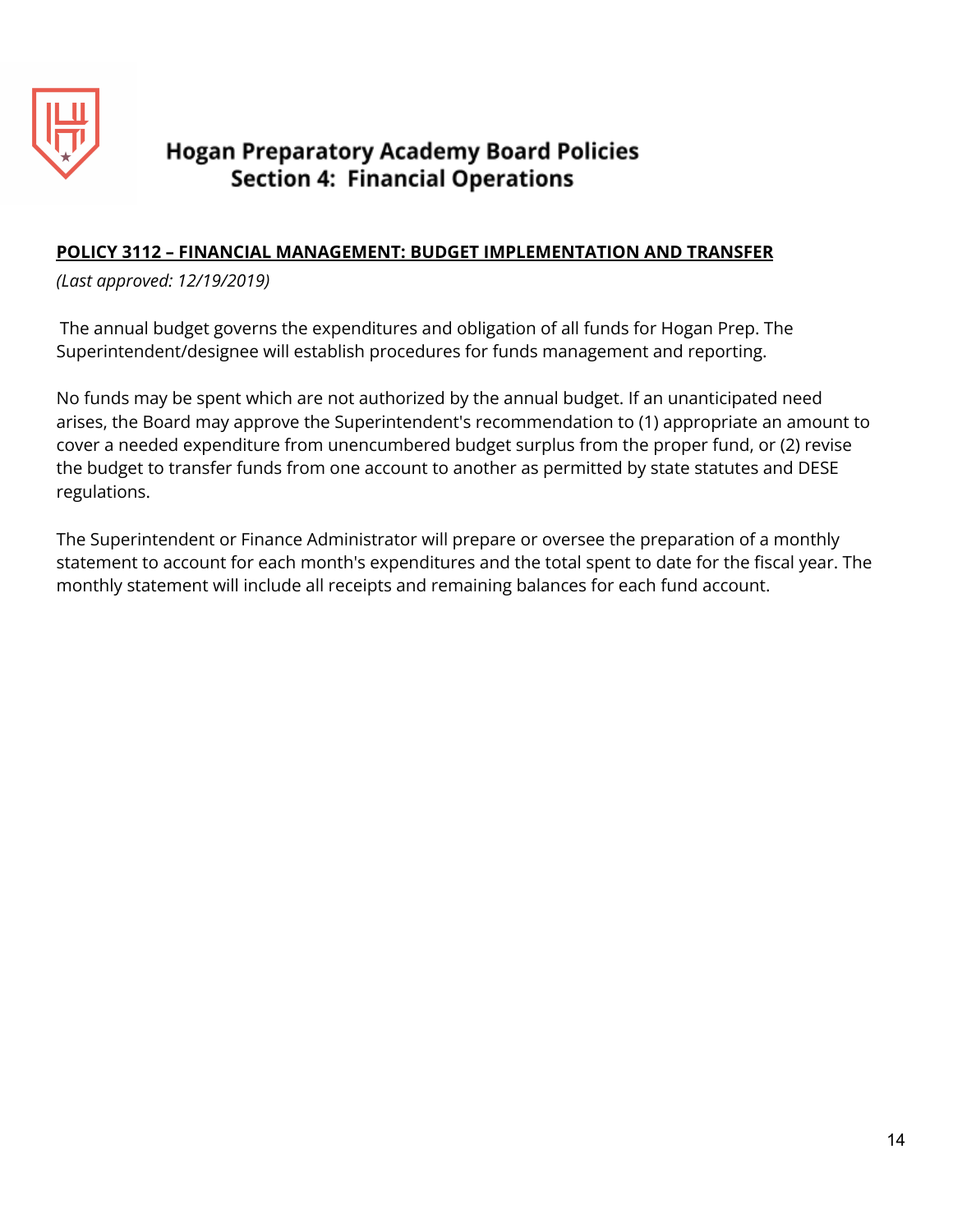

## **POLICY 3120 – FINANCIAL MANAGEMENT: CASH MANAGEMENT**

*(Last approved: 12/19/2019)*

Hogan Prep has occasion to receive cash during its normal operations. The following shall govern all cash transactions:

#### **Documentation**

All cash transactions shall be recorded in writing, such as by handwritten receipt detailing from whom the money and in what amount, which shall be signed and dated by the principal or his or her designee who has the authority to receive cash on behalf of Hogan Preparatory Academy.

#### **Depositing Cash**

Hogan Prep's Chief Finance and Accountability Officer or their designee shall be responsible for collecting cash from the schools and depositing that cash in the bank account. Cash will be collected and deposits will be made monthly at a minimum. All undeposited cash shall be kept in a secured location on school premises with limited access.

#### **Expenditures**

Under no circumstances will cash be used to make purchases.

#### **Segregation of Duties**

The Superintendent or their designee shall ensure that appropriate segregation of duties exists with regards to the handling of all money transactions including reconciliation.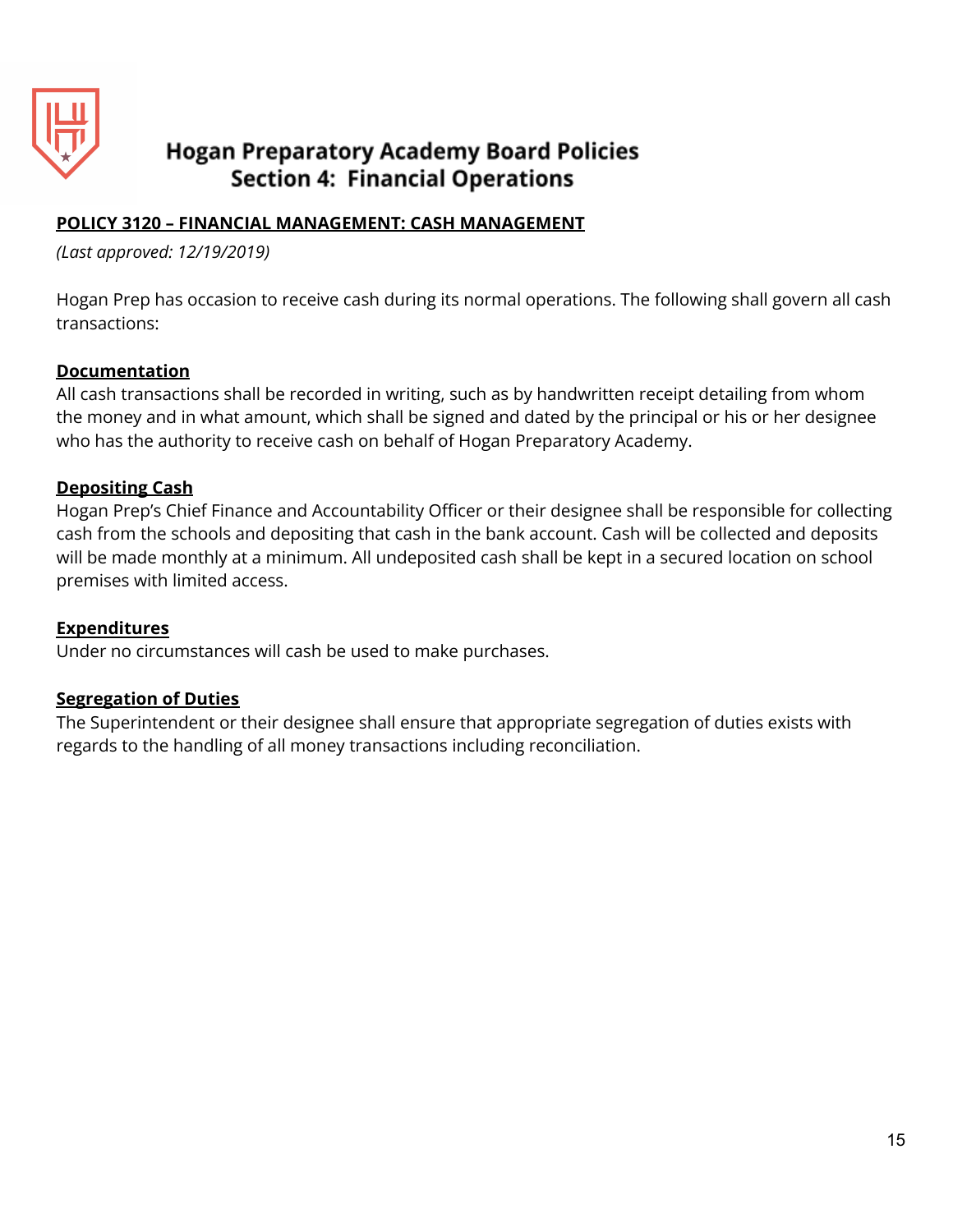

#### **POLICY 3130 – FINANCIAL MANAGEMENT: STATE AND FEDERAL PROJECTS**

*(Last approved: 12/19/2019)*

With Board approval, the School may operate various specially funded programs that must be administered in accordance with particular federal and/or state laws, regulations and other conditions for use of such funds.

The Superintendent shall be the designated official responsible for coordinating funded projects, administering programs and ensuring that the various departments operating these programs do so within the guidelines of the particular program. The administration shall keep accurate and separate records, as required by state and federal programs, to enable Hogan Prep to verify program compliance and success. The Superintendent shall keep the Board fully informed.

Staff involvement will be solicited by the administration in the planning, implementation and evaluation of programs authorized and approved within the guidelines of Title I of the Improving American Schools Act of 1994 and/or other significant legislative enactments. The vehicle for such involvement shall be determined by the administration, with the approval of the Board.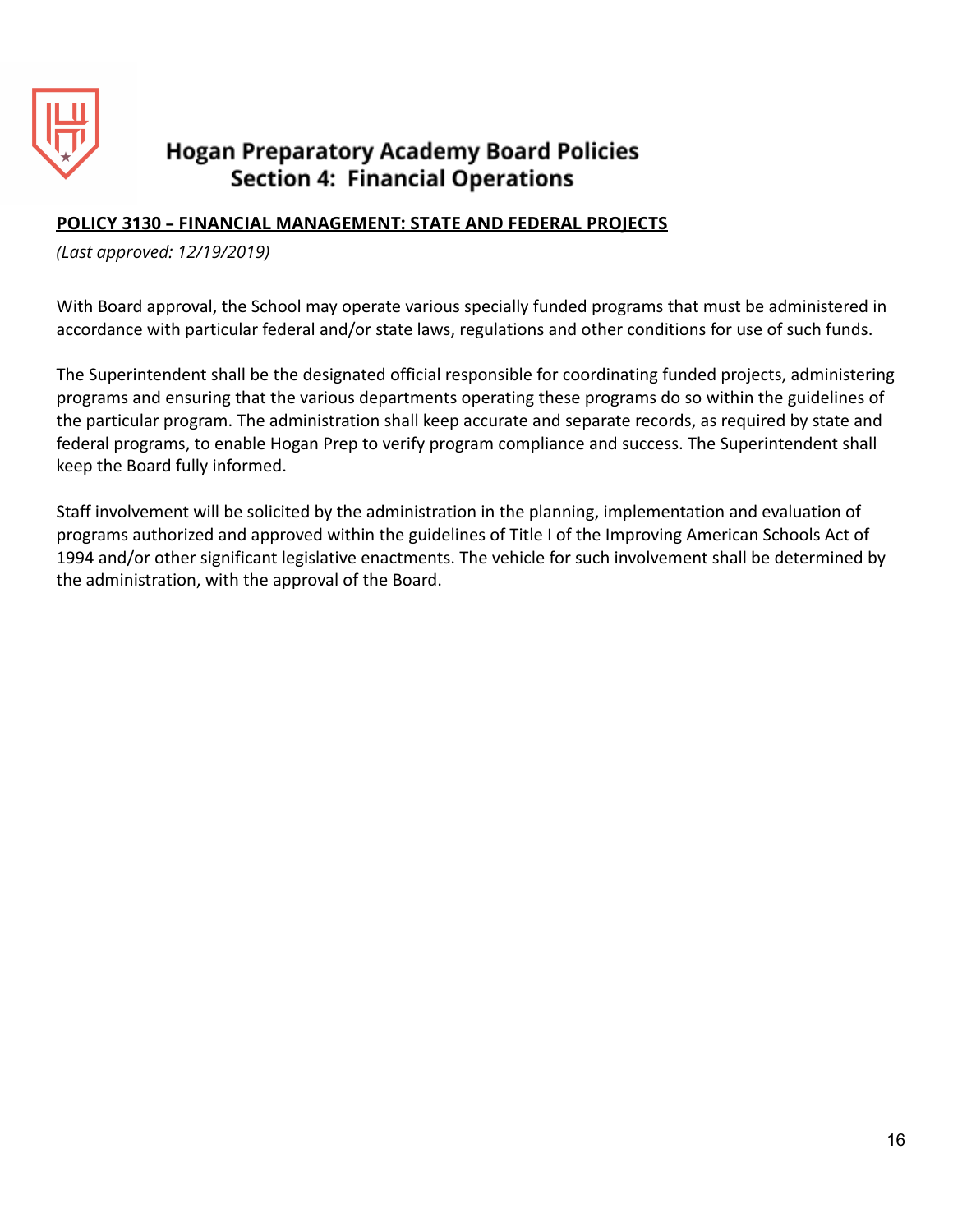

## **POLICY 3140 – FINANCIAL MANAGEMENT: BANKING SERVICES**

*(Last approved: 12/19/2019)*

#### **Bank Accounts**

The Board President and Superintendent have the authority to open a business checking account, a business operating account, and a business line of credit on behalf of Hogan Preparatory Academy to be used to hold the school's assets.

The Board President and Superintendent have the authority to enter into an agreement with a bank or other Federally insured financial institution once the Board has adopted a formal resolution at a board meeting held in accordance with its bylaws designating the bank for Hogan Prep to use for its financial transactions. Once the resolution has been adopted, the Board President and Superintendent have the authority to enter into an agreement with the selected financial institution. The agreement should be signed by the Board President and Superintendent.

#### **Checks**

Any authorized check drafted on Hogan Prep's designated bank account over \$5000 shall require two signers from the Board. Each check must be completed in its entirety before it is signed by either party. The following officers and staff are authorized to sign checks from the bank account on behalf of the school:

Board President Superintendent Chief Operating Officer Chief Finance and Accountability Officer Chief Academic Officer

Checks received shall be endorsed "for deposit only" and deposits should be made daily by someone other than the person who prepared the deposit.

Services or products rendered, reimbursement requests with original receipts, or mileage reimbursements may receive payment with a check. An expense reimbursement form containing the name of the payee and the details of the reimbursement must be completed by the requestor and approved with a signature by

his/her manager. The expense reimbursement form will then be submitted to Hogan Prep's business office for processing.

Checks payable to cash for any reason are prohibited.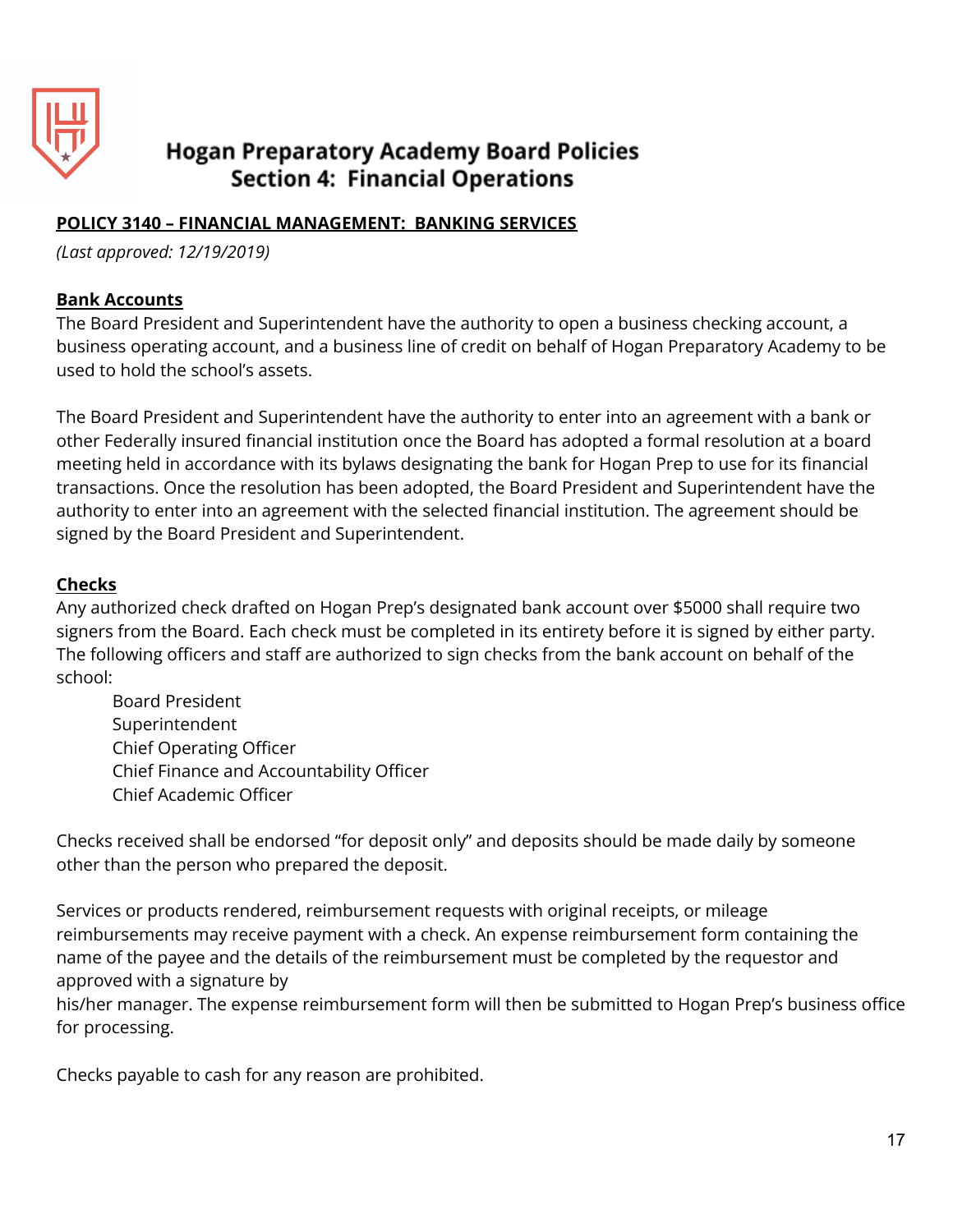

### **Mail Procedures**

A non-accounting staff person should receive the mail, open it and immediately turn over all received checks to the Chief Finance and Accountability Officer for deposit.

## **Bank Reconciliations**

There will be a segregation of duties between individuals responsible for cash receipts and cash disbursement and the individual(s) responsible for bank reconciliations.

The Chief Finance and Accountability Officer or their designee is responsible for bank reconciliations a minimum of once monthly. Each bank statement, assets, and liabilities shall be reconciled to both the checkbook and general ledger.

## **Credit Card Procedures**

Credit card use shall be limited and only the following employees are currently authorized to use credit cards:

Superintendent Chief Operations Officer Chief Finance and Accountability Officer Chief Academic Officer Building Principals

Credit cards are to be used for school expenditures only. They may not be used for personal purchases and/or cash transactions and shall be maintained using the highest level of security.

Hogan Prep shall maintain a credit card limit of no more than \$15,000, to be split among the approved card holders.

Credit card transactions over \$3,000 must receive prior board approval. Credit card transactions exceeding \$10,000 are prohibited.

All credit card transactions must be accompanied by the original receipts documenting each transaction or a missing receipt form signed by the employee's manager.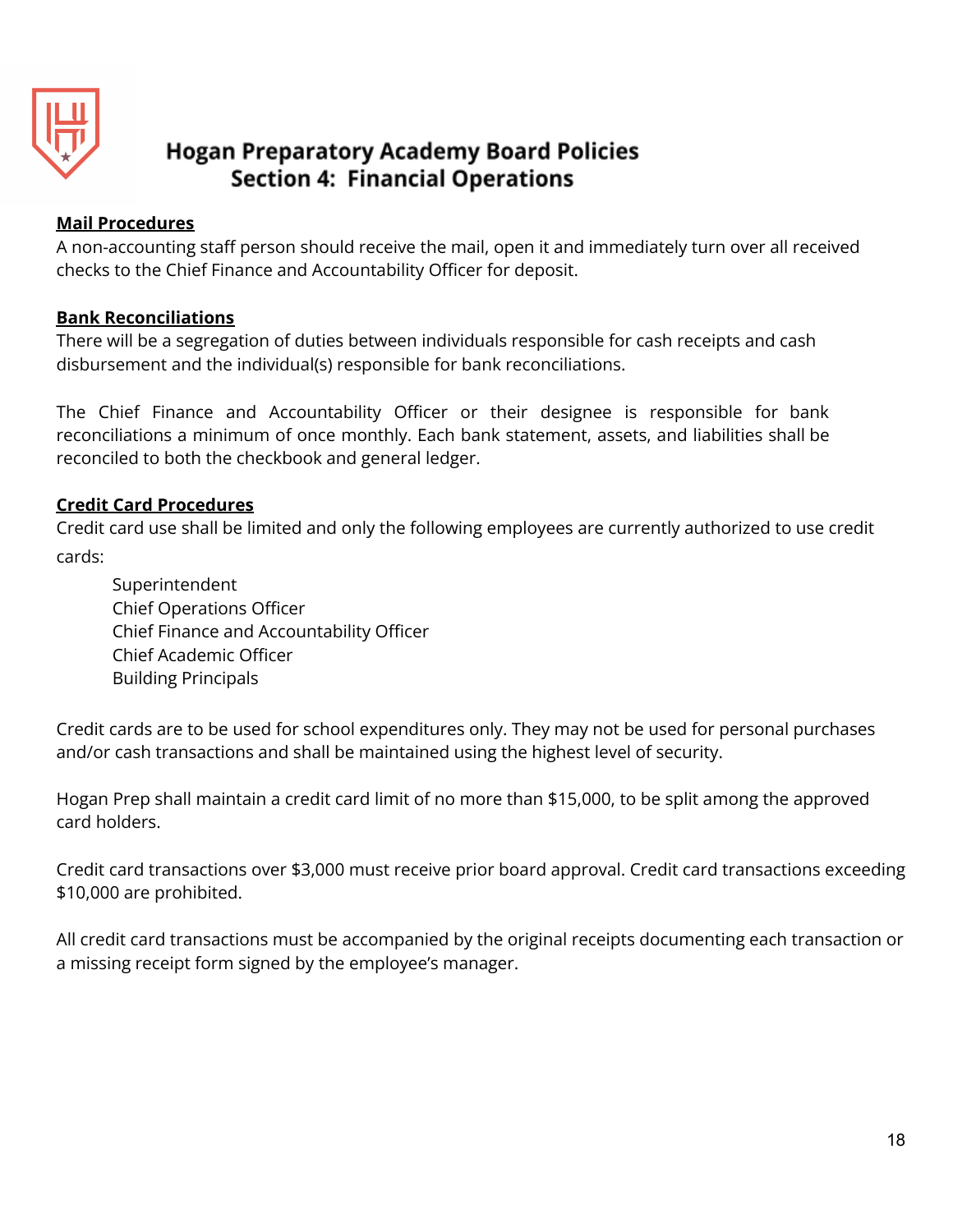

### **POLICY 3150 – FINANCIAL MANAGEMENT: PAYMENT PROCEDURES**

*(Last approved: 12/19/2019)*

All money received by Hogan Prep shall be disbursed only for the purposes for which they are collected or received.

The Superintendent will give final authorization for all bills paid. Payment of bills shall be approved by the Chief Finance and Accountability Officer after verification of delivery and satisfaction by the department or staff receiving the item(s). No payment for goods or services shall be made without an itemized invoice showing the name of the person or firm to whom payment is due and presented. Furthermore, the invoice must have been issued in response to an approved purchase order.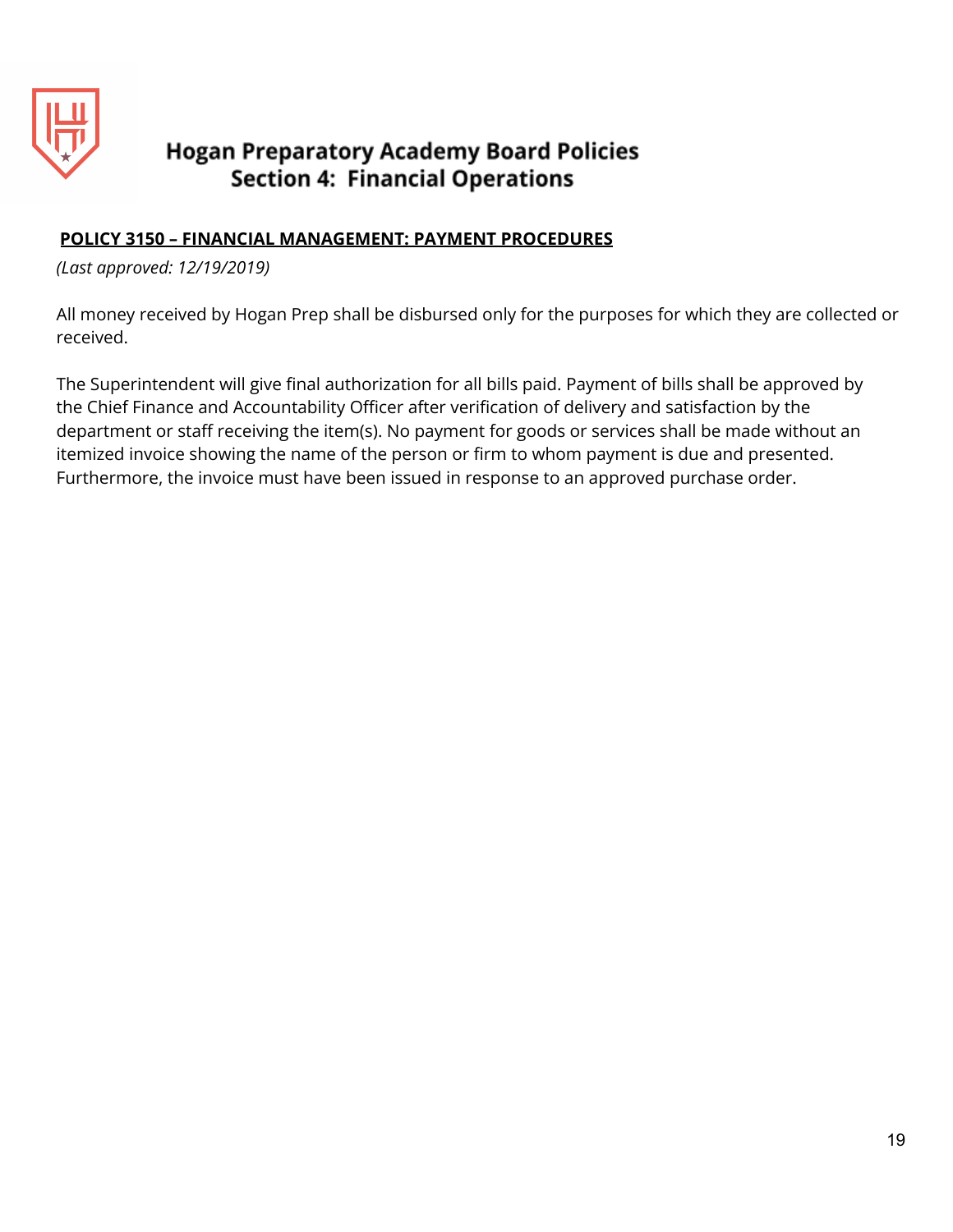

#### **POLICY 3160 – FINANCIAL MANAGEMENT: INVESTMENT OF FUNDS**

*(Last approved: 12/19/2019)*

The Board has an obligation to the citizens of the Hogan Prep community to direct the management of HPA funds. The primary objective of Hogan's investment plan will be legality, safety, liquidity, yield and the provision of a capital base for future needs. In the management of such funds, Hogan Prep adheres to the "prudent investor" rule. Investments will be made with judgment and care, under the circumstances, which persons of prudence, discretion and intelligence exercise in the management of their own investments. Funds will be managed for investment, not for speculation considering the safety of the funds invested and the probable income to be derived.

Hogan personnel, including Board members, who are involved in the investment of HPA funds, will not engage in any personal business activity which could:

- 1. Impair their ability to make impartial decisions concerning investment of HPA funds;
- 2. Conflict with proper execution of Hogan Prep's investment program; or
- 3. Create an appearance of impropriety.

Hogan Prep employees and directors involved in investment of HPA funds will disclose any material interests in financial institutions in which they conduct business. Such disclosure will include, but not be limited to any personal financial/investment positions that could be related to the performance of Hogan Prep's investment portfolio. Similarly, Hogan employees and directors involved in investment of HPA funds will not engage in personal investment transactions with the same individual with whom business is conducted on behalf of Hogan Prep.

Investments will be made through banks or securities dealers who have been approved by the Investment Committee of the State Treasurer's Office. Such banks and securities dealers will have been subjected to an appropriate investigation by the staff of the State Treasurer's Office. This investigation will include, among other things, a written review of the firm's financial statements and the background of the sales representatives. All approved dealers must be fully licensed and registered FINERA Brokers/Dealers or exempt banks. Criteria used to select securities dealers include:

- 1. Financial strength and capital adequacy of firm;
- 2. Services provided by firm;
- 3. Research service available;
- 4. Resume, reputation, and qualifications of sales representatives.
- 5. Due diligence and firm references; and
- 6. State government expertise.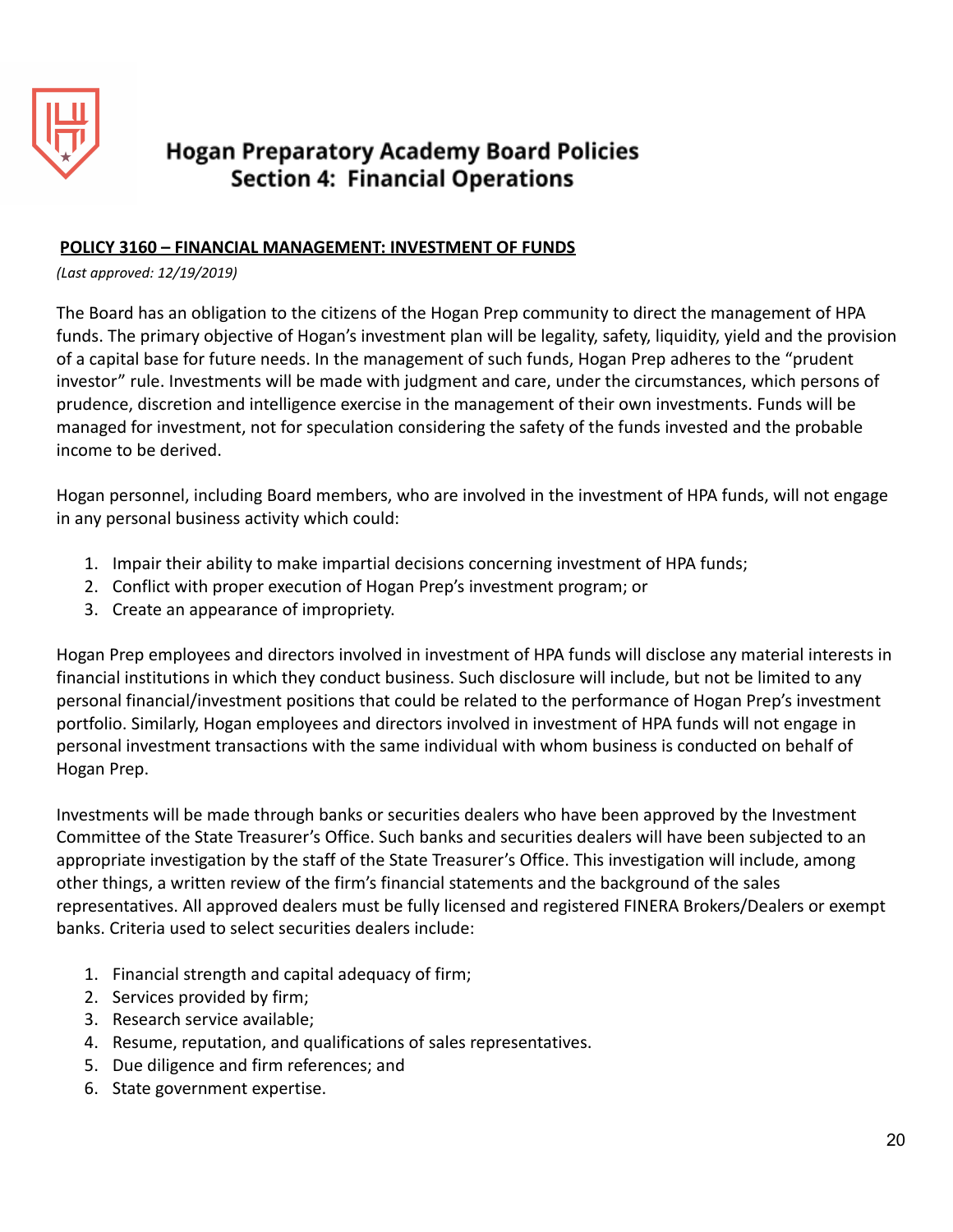

The performance goals of Hogan Prep's active investment management program, over time, should produce book yields which are greater than yields from low risk passive investments. In analyzing the results of Hogan's investment program, Hogan Prep will calculate the book yield and total rate of return on HPA funds compared to the appropriate security market indexes.

The Superintendent/designee will direct the preparation of quarterly investment reports providing a summary of Hogan Prep's current investment portfolio and all transactions executed since the last report. Such investment reports will be prepared by the appropriate bank(s) or security dealers for review by the Board and the Superintendent. Investment reports are considered to be public records and will be made accessible to the public.

Criteria and procedures implementing Hogan Prep's investment policy have been approved by the Board and are contained in Regulation 3160.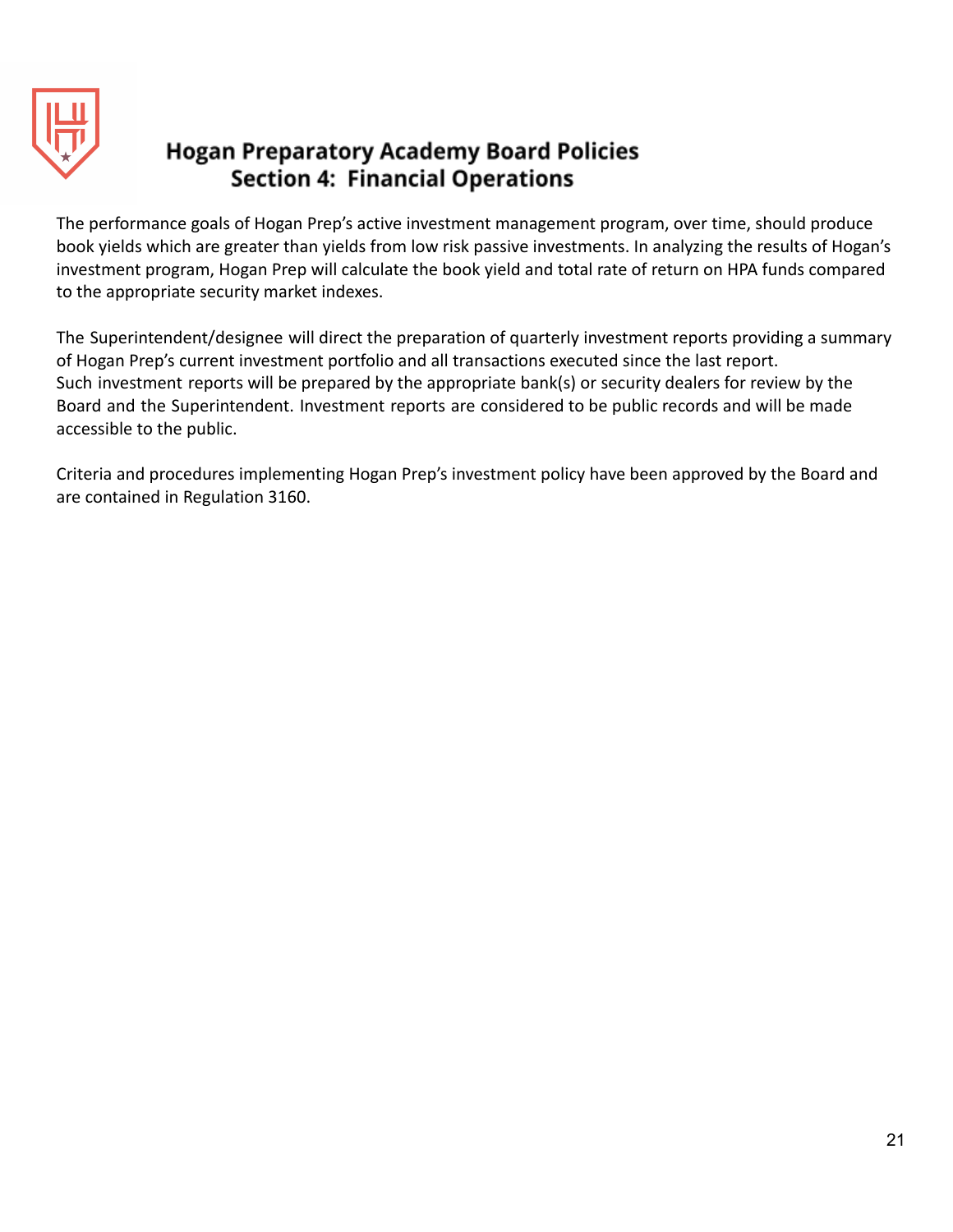

## **POLICY 3170 – FINANCIAL MANAGEMENT: PURCHASES BY AND/OR SOLICITATION OF SCHOOL STAFF**

*(Last approved: 04/27/2020)*

#### **Conflict of Interest**

Hogan Prep maintains a written code of standards of conduct which governs the performance of Hogan employees who may be engaged in the award and administration of contracts. These standards will include a prohibition against employees who are involved in the selection, award or administration of a contract supported by Federal funds, if a conflict of interest, real or apparent, would be involved.

A conflict of interest would arise if an HPA board member or employee, any member of their family, their partner, or an organization which employs or is about to employ any of the parties named in this paragraph, has a financial or other interest in the firm selected for the award.

Neither Hogan Prep board members, nor employees will accept gratuities, favors, or anything of monetary value from contractors, potential contractors or parties to sub-agreements. This rule will not apply to gifts of less than ten dollars (\$10,00), or is an unsolicited item of nominal intrinsic value. Violations of these conflict of interest provisions will result in disciplinary action up to and including termination for employees, and up to and including public of a violating Board member.

#### **Endorsements**

Employees of Hogan Prep will not endorse products or services in such a manner that will identify the employee as an employee of Hogan Prep.

#### **Procurement Activities**

In any purchasing activities all employees shall refrain from soliciting, discourage the offer of, and decline gifts if offered by any vendor wishing to do business with, or who is doing business with the School. Instead of making an offer of gifts, the vendor should be encouraged to discount the price of the goods to the school.

#### **Solicitation/Distribution**

The advertising of sale or distribution of any goods or service on school property, for any school activity, shall have prior approval from the building principal or Superintendent. This includes but is not limited to: school personnel, students, parents/guardians, relatives, general public and commercial businesses.

#### **Solicitations of School Staff**

Agents, solicitors, and salespersons will be denied the privilege of seeing the school staff during the school day except with permission of the administration.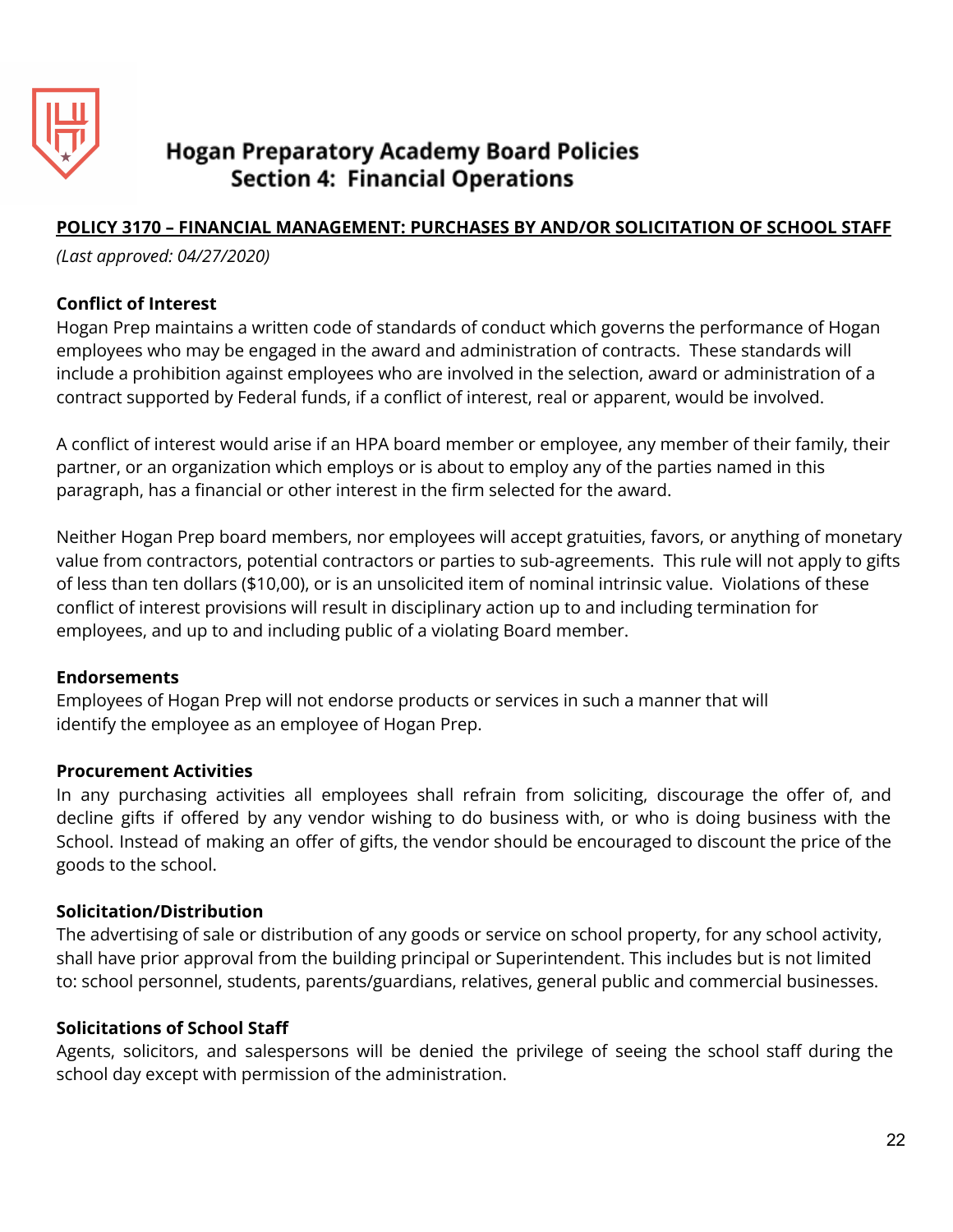

## **POLICY 3180 – FINANCIAL MANAGEMENT: PROCUREMENT OF PROFESSIONAL SERVICES**

*(Last approved: 12/19/2019)*

The Board and the Administrators recognize that some professional services are necessary on certain occasions to assist in the governance of Hogan Prep. These services include attorneys to provide legal counsel with specific expertise regarding education policy matters, architects, certified public accountants to

annually audit the financial statements of Hogan Prep and to provide answers to questions that arise during

the course of the fiscal year. Similarly, it may be necessary to obtain financial advisory services to monitor the long range debt objectives of Hogan Prep, as well as, bond counsel to address questions that arise with existing debt and various reports occasionally sought by the Missouri State Auditor and the United States Treasury branch of Internal Revenue Service and others.

While in some instances it may be possible to seek bids for the financial services and bond counsel each time a need arises, there are also numerous benefits to maintaining longer term relationships with specific professionals. Having a satisfactory relationship with a professional service provider includes fair pricing, timely delivery, dependable and sound advice concerning areas of expertise, a personality match with administrators and board members and numerous other factors. As long as the board members and administrators are comfortable with the quality of services provided, it is not essential that annual bidding occur merely to drive prices to their lowest level. By losing historical memory of any professional service provider, Hogan Prep may in the long run incur more expense for the new firm to educate their representatives. On other occasions if the administrator expresses belief that service quality is slipping, expenses and fees are escalating at unacceptable levels, or any other non-favorable working situation is developing, nothing in this policy is intended to preclude seeking proposals from other vendors offering similar services. The Board and Administration believes that the collective expertise within Hogan Prep is sufficient to judge if and when seeking alternative providers is prudent.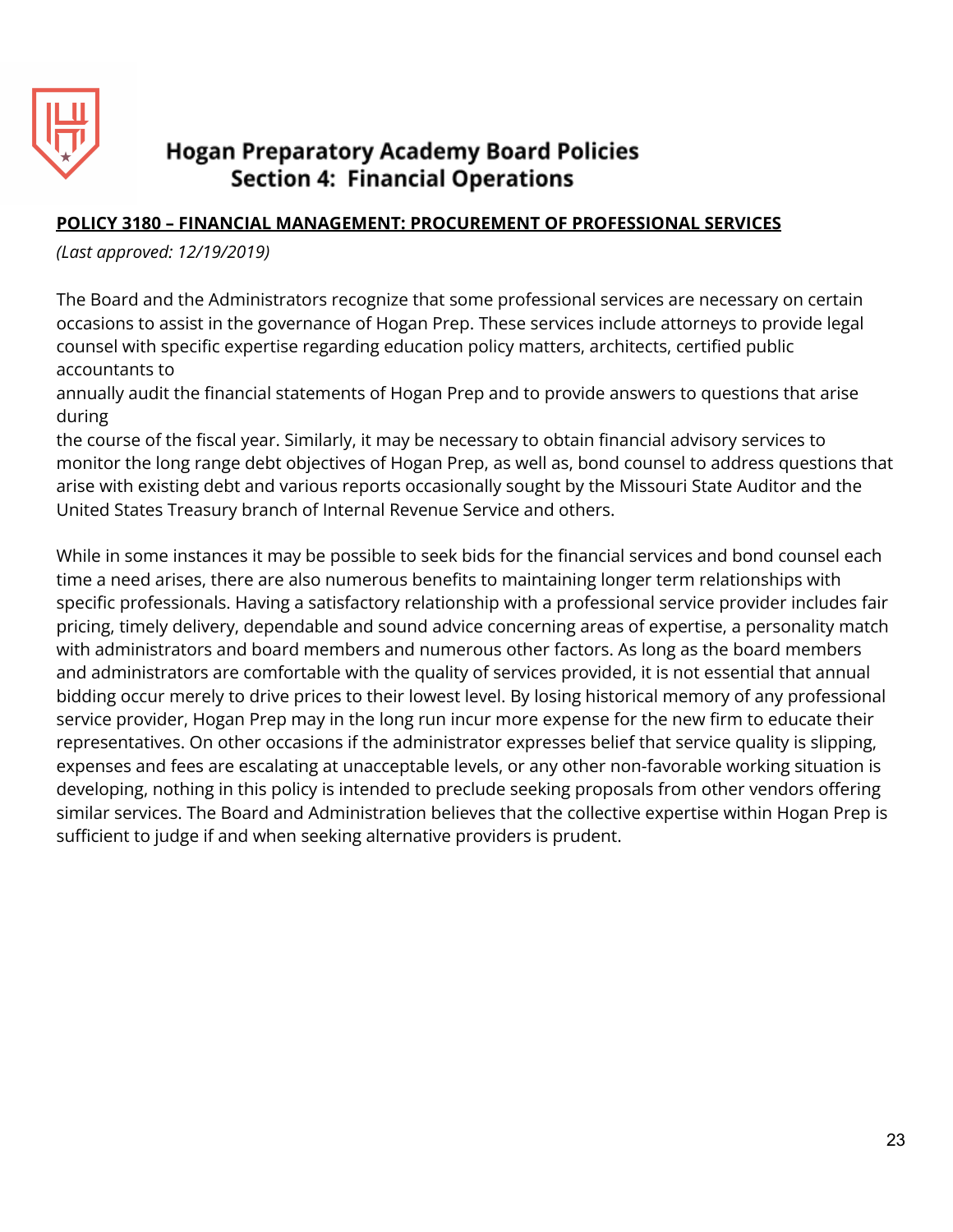

### **POLICY 3230 – PAYROLL: EXPENDITURES FOR CERTIFICATED STAFF**

*(Last approved: 12/19/2019)*

The Board shall expend for tuition, teacher retirement, and compensation for certificated staff an amount that reflects the requirements as outlined in state statute and Department of Elementary and Secondary Education regulations.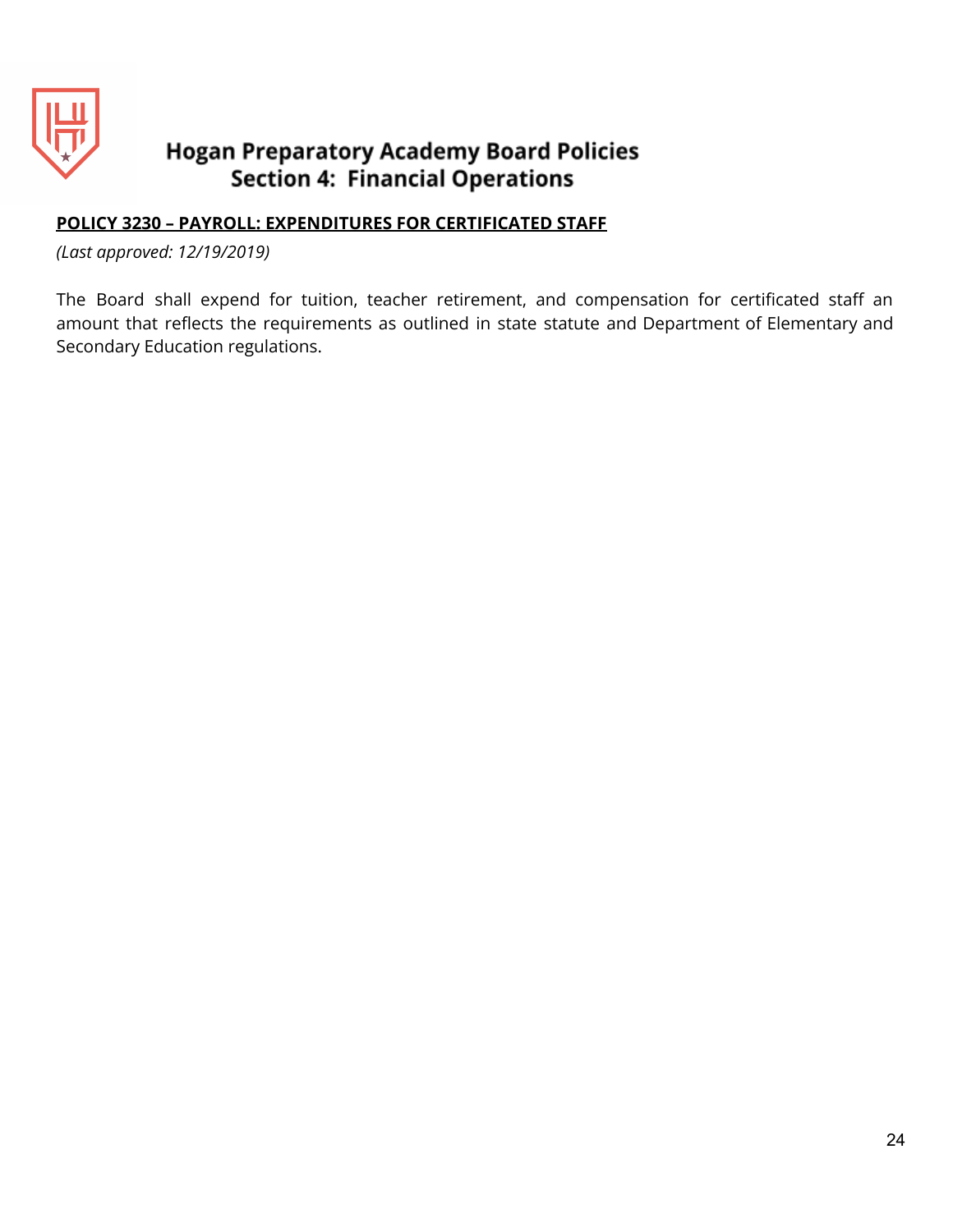

## **POLICY 3310 – REVENUE: REVENUE FROM TAX SOURCES**

*(Last approved: 12/19/2019)*

#### **State Tax Sources**

All state funds will be accepted for the operation of Hogan Prep as provided by entitlement by law and through regulations of the Missouri State Board of Education or Missouri Department of Elementary and Secondary Education.

The Superintendent or their designee is responsible for filing all required reports and forms to obtain state funds to which Hogan Prep is entitled to receive according to developed rules and regulations.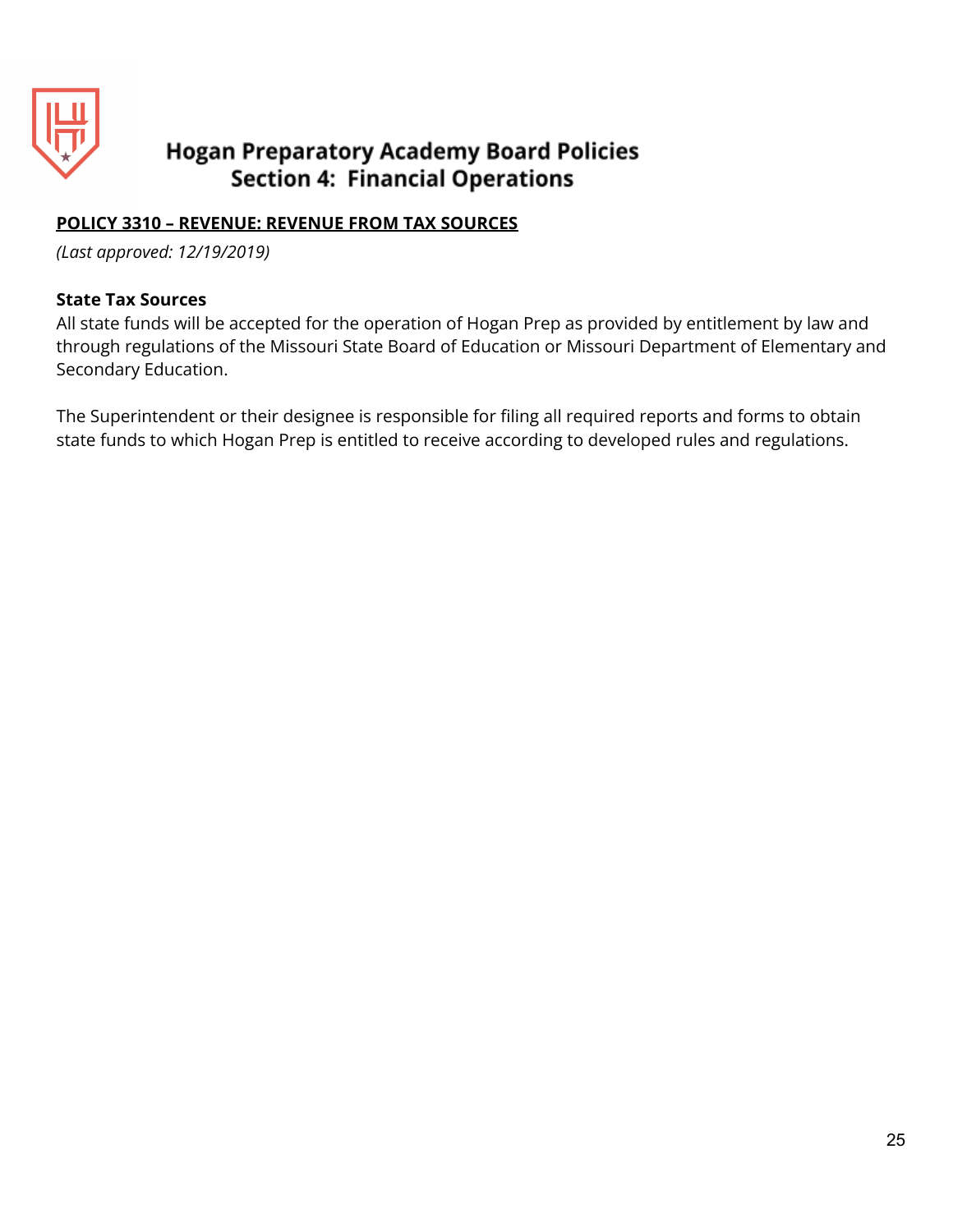

## **POLICY 3330 – REVENUE: BONDED INDEBTEDNESS**

*(Last approved: 12/19/2019)*

The School Board may issue bonds for any Hogan Prep expenditures as prescribed in state law. Funds raised through the sale of bonds may be expended only for the purpose set forth in the election which authorized the sale.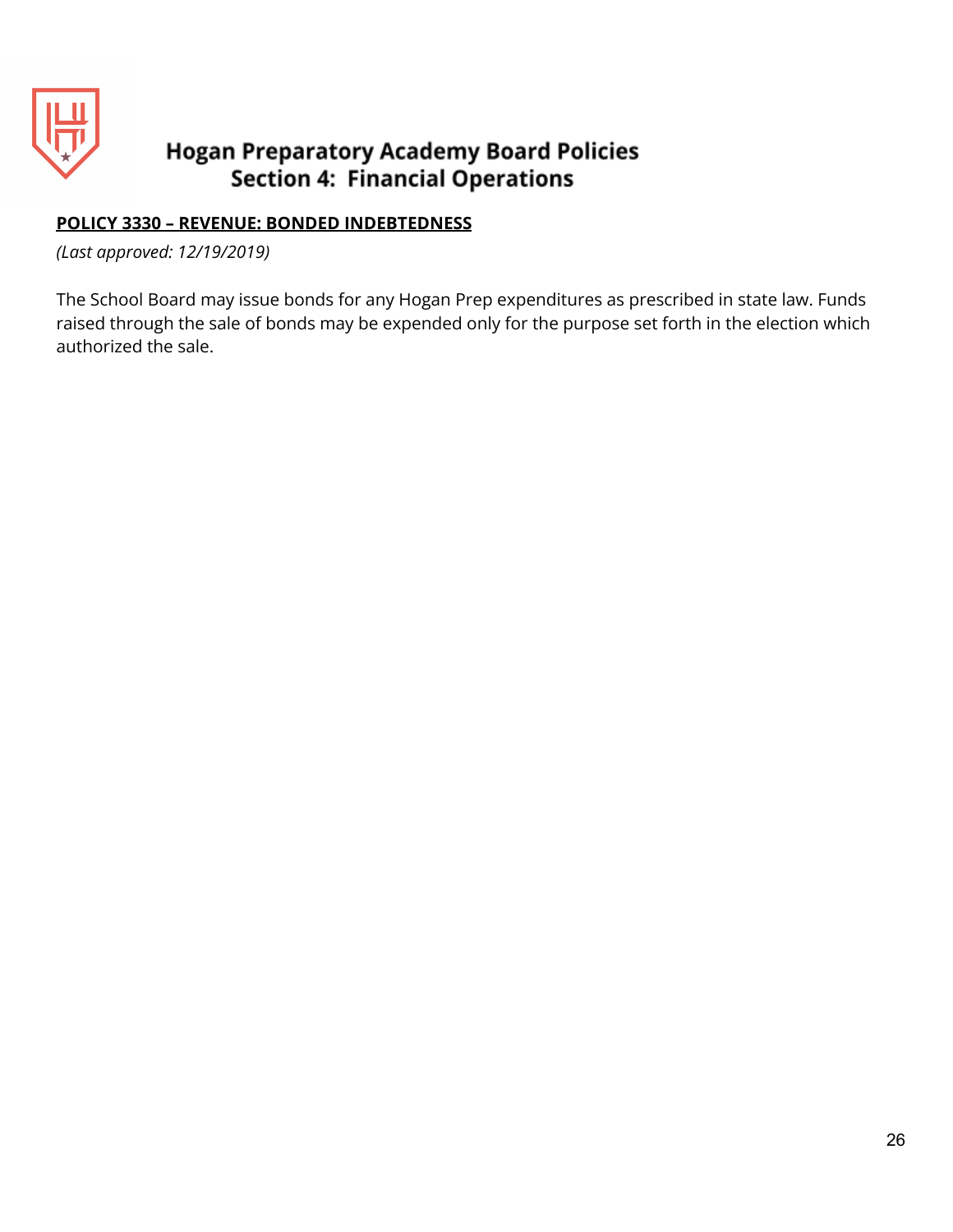

## **POLICY 3331 – REVENUE: BORROWED FUNDS**

*(Last approved: 12/19/2019)*

State law authorizes the Board to borrow funds in anticipation of the collection of revenue in order to insure the continuity in the operations of Hogan Prep. The Board must approve in advance all applications for loan indebtedness. The amount borrowed and the repayment of notes payable shall be within the guidelines established by state law and rules and regulations of the Missouri Department of Elementary and Secondary Education.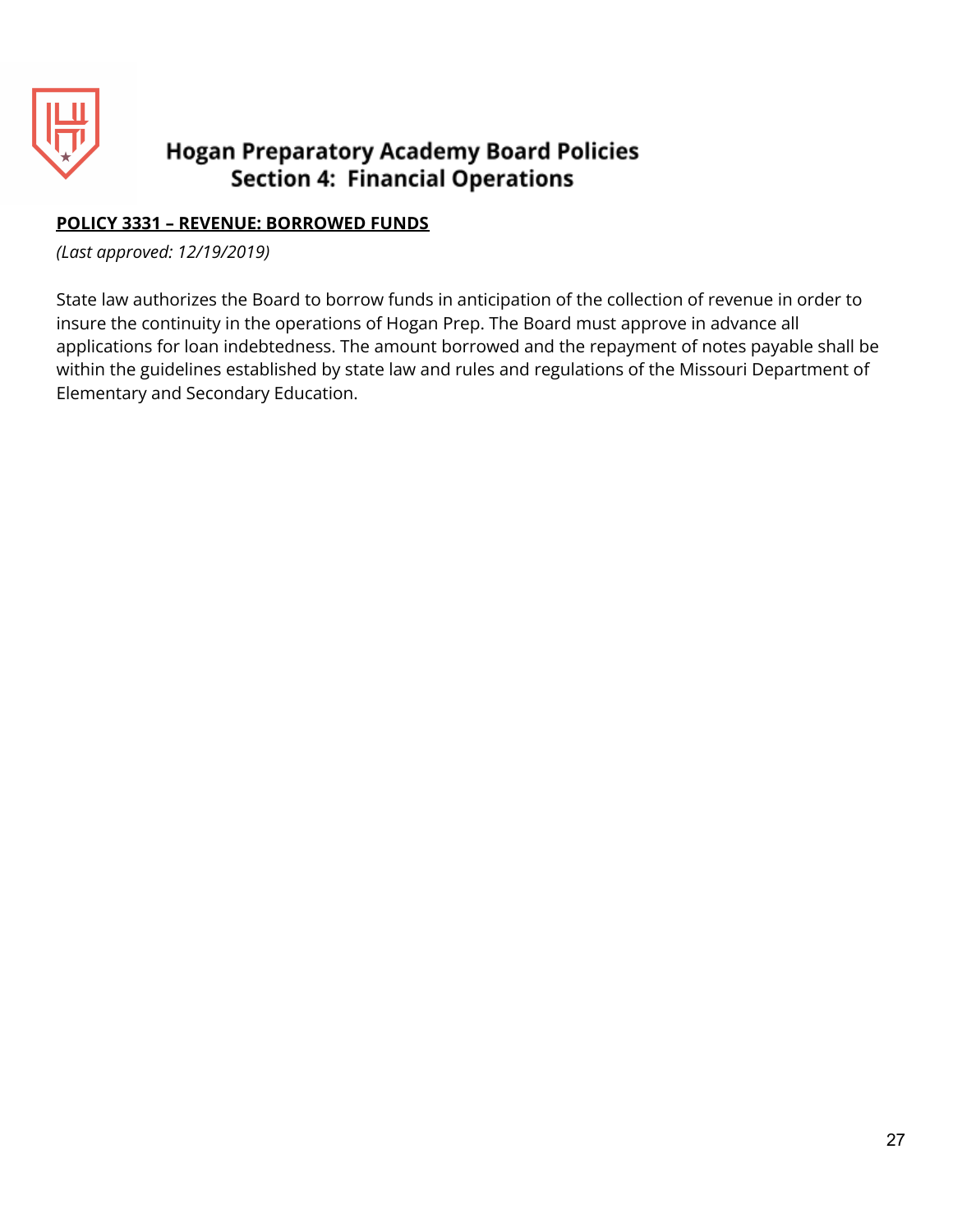

## **POLICY 3340 – REVENUE: BUILDING USE**

*(Last approved: 12/19/2019)*

All receipts from fees for the use of school property by individuals or community groups shall be deposited in the General Fund.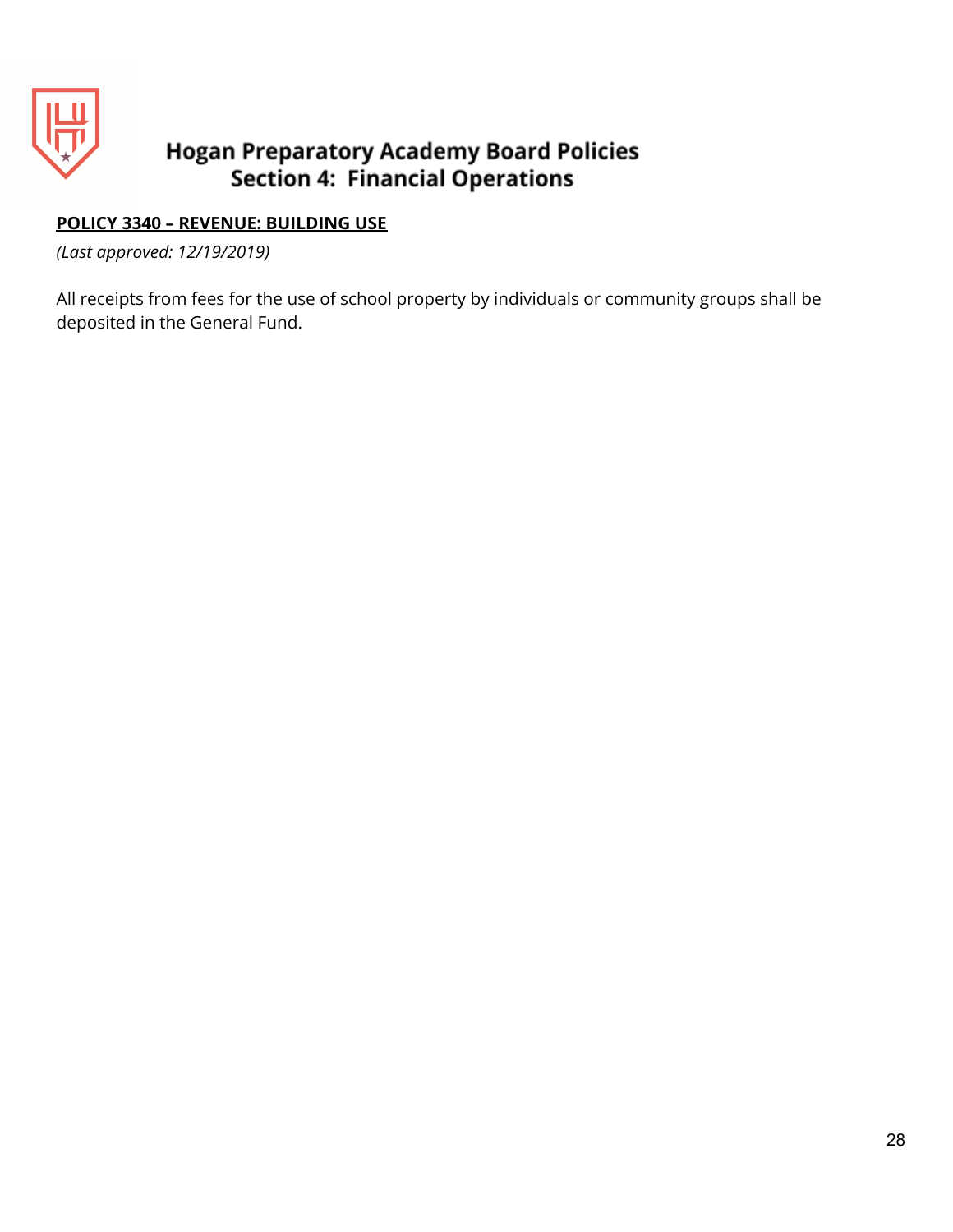

## **POLICY 3350 – REVENUE: STUDENT FEES AND FINES**

*(Last approved: 12/14/2020)*

No fees shall be charged for enrollment, supplies, equipment or costs attributable to courses of study, which are offered for credit. Students are required to pay for materials, which are used in constructing projects or other items, which are to be removed from the school, and are thereby the property of the student.

Students may be charged fees or admission for participation in activities, which are voluntary, such as attendance at school athletics, or other co-curricular events. The fee schedule for such events shall be submitted to the Board for approval annually.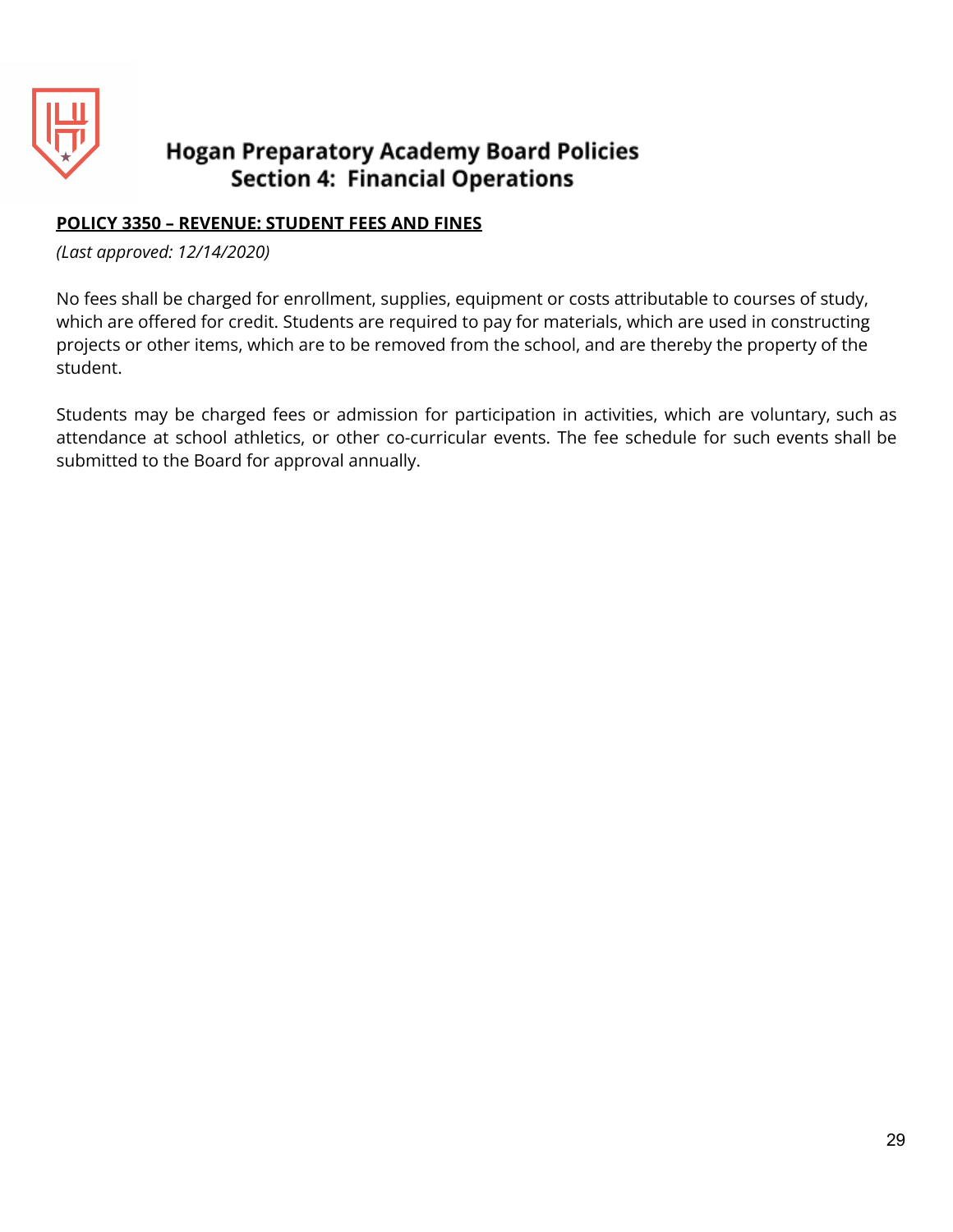

## **POLICY 3370 – REVENUE: FUND-RAISING**

*(Last approved: 12/19/2019)*

All fund-raising activities and planning for fund-raising shall be done after school hours unless prior permission is received from the Superintendent or their designee.

Any fund-raising activity which involves students or employees shall require the approval of the Superintendent or their designee. Involvement is defined as: any activity which advertises the school, students, or school organization.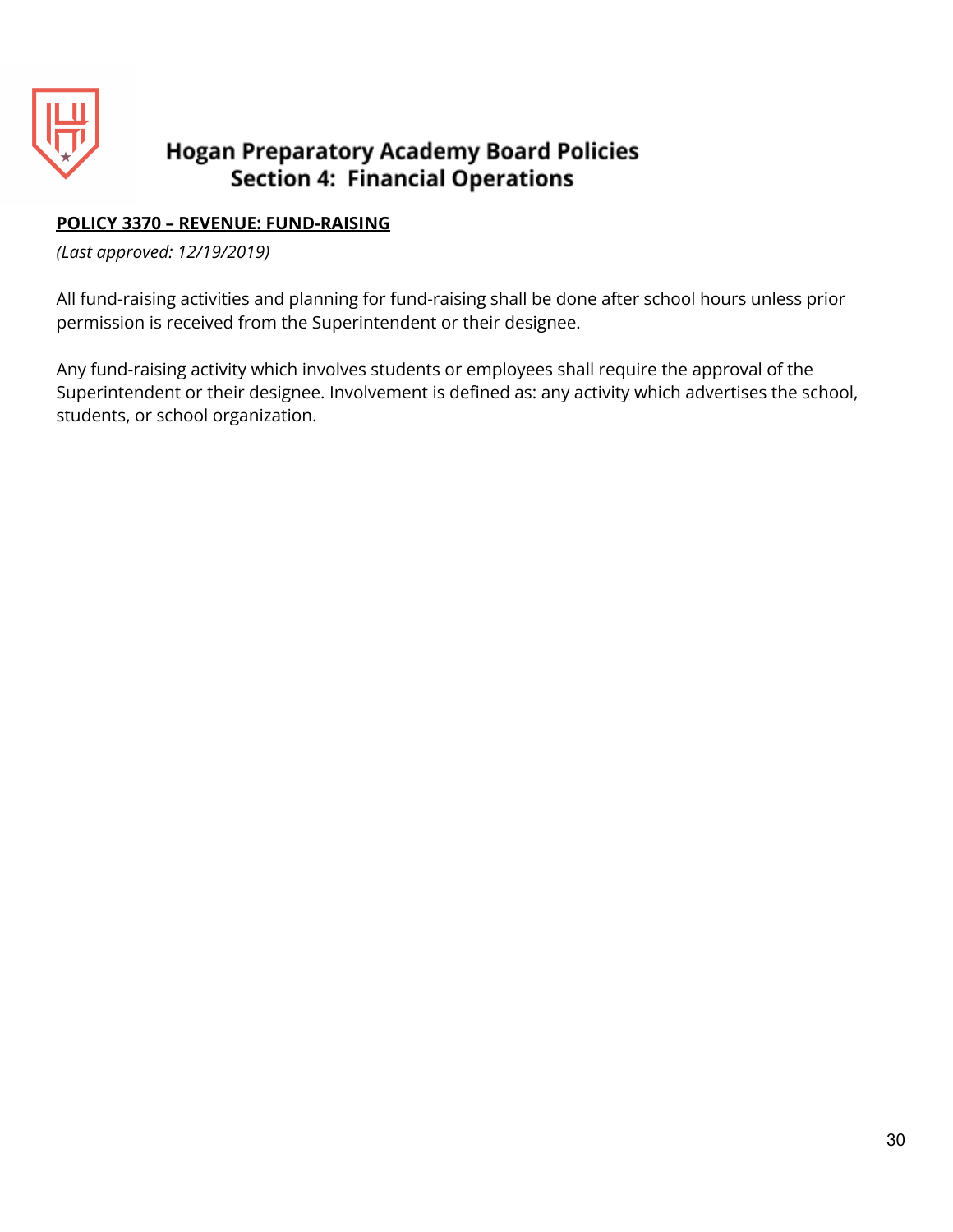

## **POLICY 3380 – REVENUE: SALE/LEASE OF REAL PROPERTY**

*(Last approved: 12/19/2019)*

The Board may vote to sell or lease real property, land and/or buildings which are no longer needed by Hogan Prep.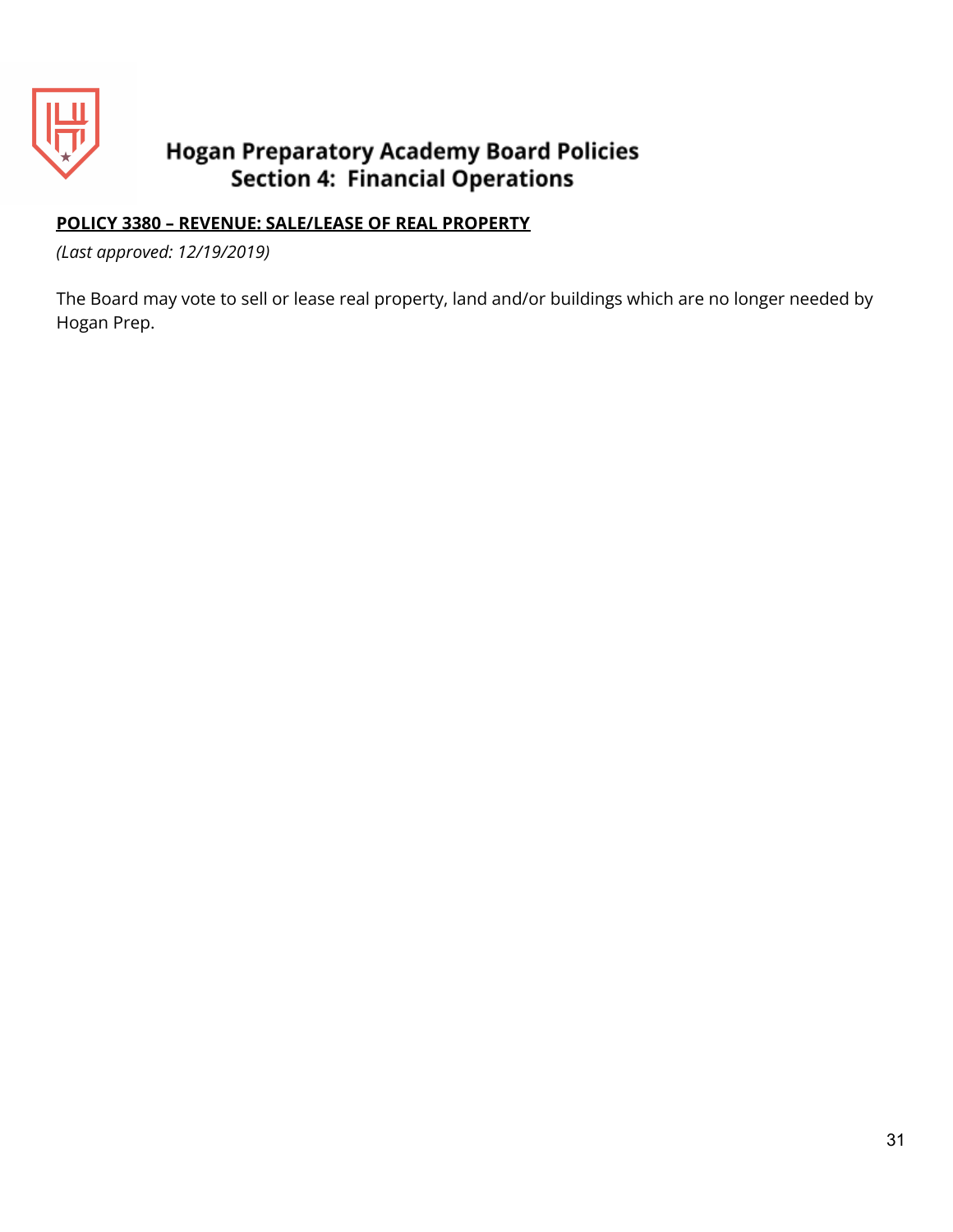

## **POLICY 3390 – REVENUE: SALE/LEASE OF PERSONAL PROPERTY**

*(Last approved: 12/19/2019)*

Whenever Hogan Prep has personal property (ie., desks, file cabinets, materials, equipment) which it no longer needs, a majority of the Board may vote to sell or lease such surplus property. The proceeds from the sale or lease of surplus personal property will be placed in the appropriate fund.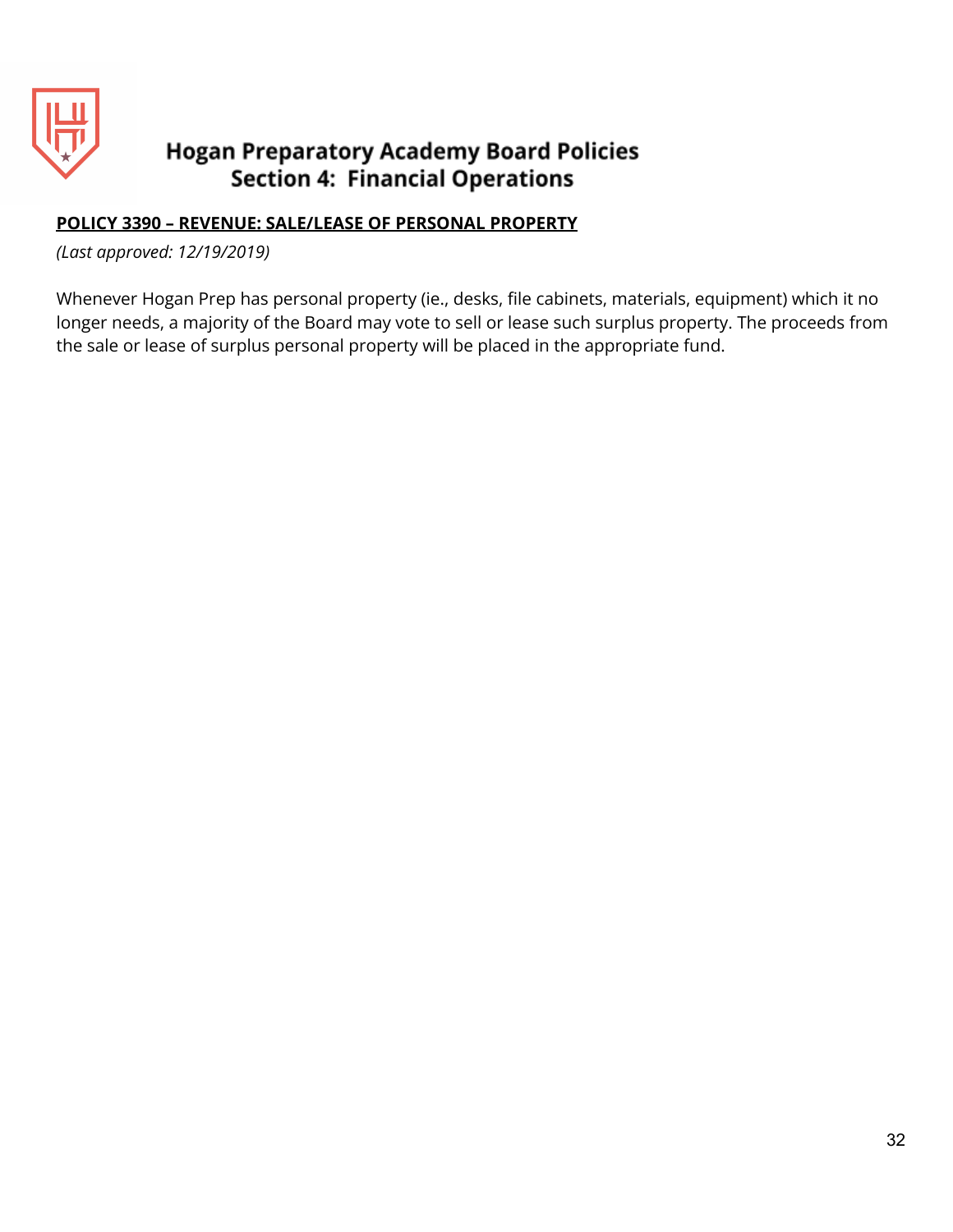

## **POLICY 3410 – ACCOUNTING AND REPORTING: ACCOUNTING SYSTEM**

*(Last approved: 12/19/2019)*

Hogan Prep adopts a fiscal year that begins on the first day of July and ends on the thirtieth day of the following June.

The Hogan Preparatory Academy will adhere to the accounting guidelines of the Missouri Department of Elementary and Secondary Education.

#### **Accounting Records**

Hogan Prep shall maintain records that adequately identify the source and application of funds. These records must contain information pertaining to grant or sub-grant awards and authorizations, obligations, unobligated balances, assets, liabilities, outlays or expenditures, and income.

#### **Internal Controls**

Hogan Prep shall maintain effective control and accountability of all state and local funds, federal grant and sub-grant cash, real and personal property, and other assets obtained with local, state or federal funds. Hogan Prep shall adequately safeguard all such property and assure that it is used solely for authorized purposes.

#### **Source Documentation**

Accounting records must be supported by such source documentation as canceled checks, paid bills, payrolls, time and attendance records, contract and sub-grant award documents, etc.

#### **Budget Control**

Hogan Prep shall compare actual expenditures or outlays of state of federal funds with budget amounts for each fund, grant or sub-grant. Financial information must be related to performance or productivity data, including the grant or sub-grant agreement. Applicable federal cost principles, agency program regulations, and the terms of grant and sub-grant agreements will be followed in determining the reasonableness, allowability, and allocability of costs.

## **Account Code Structure**

Hogan Prep shall use the account code structure as described in the Missouri Department of Education's Chart of Accounts.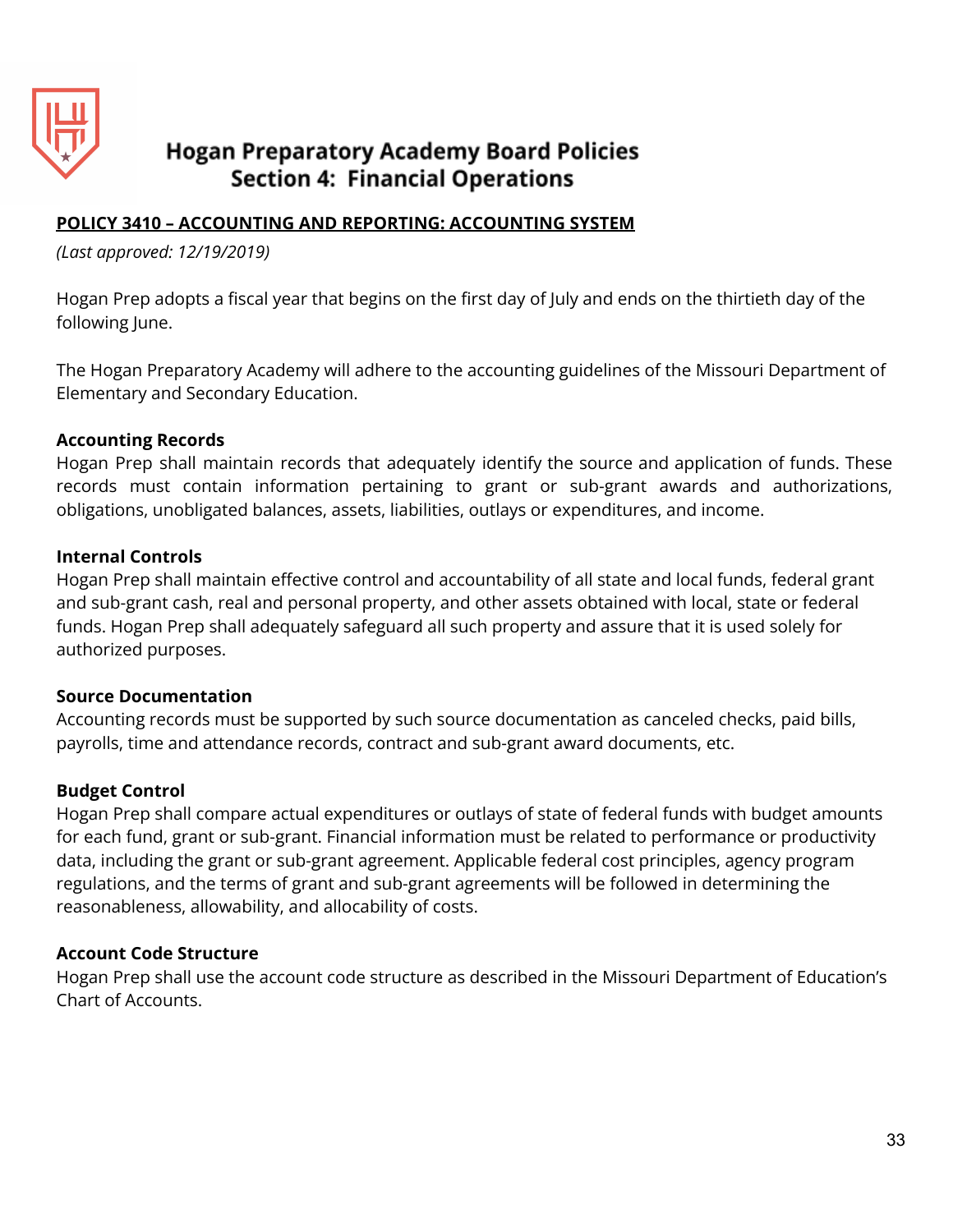

## **POLICY 3425 – ACCOUNTING AND REPORTING: ACCOUNTABILITY PORTAL**

*(Last approved: 12/19/2019)*

By September 1, 2019, Hogan Prep will develop, maintain and make publicly available, on its website, a researchable accountability portal containing an expenditure and revenue document. The document will detail actual income, expenditures and disbursements for the current calendar or fiscal year. Hogan Prep's financial accounting software will detail actual year-to-date income; actual year-to-date and expenditures; and detail the year-to-date check register. The data may be in the form of a searchable Word, Excel or PDF document or provide a link to a database Hogan may have. Alternatively, Hogan Prep may provide on its website a direct link to the Department of Elementary and Secondary Education's (DESE) website which has detailed financial and budgetary information about HPA.

Hogan Prep's accountability portal will contain only information that is a public record and not confidential or otherwise protected by state or federal law. Hogan Prep will not post online any personal information relating to payroll including but not limited to payroll deductions, payroll contributions, or any other information that is confidential or statutorily protected. As provided elsewhere, employee contracts are public documents and are subject to Sunshine Law requests.

The financial data contained in Hogan Prep's accountability portal will be updated at least quarterly. HPA will archive the financial data for a minimum of ten (10) years. The archived financial data will remain accessible and searchable during this period.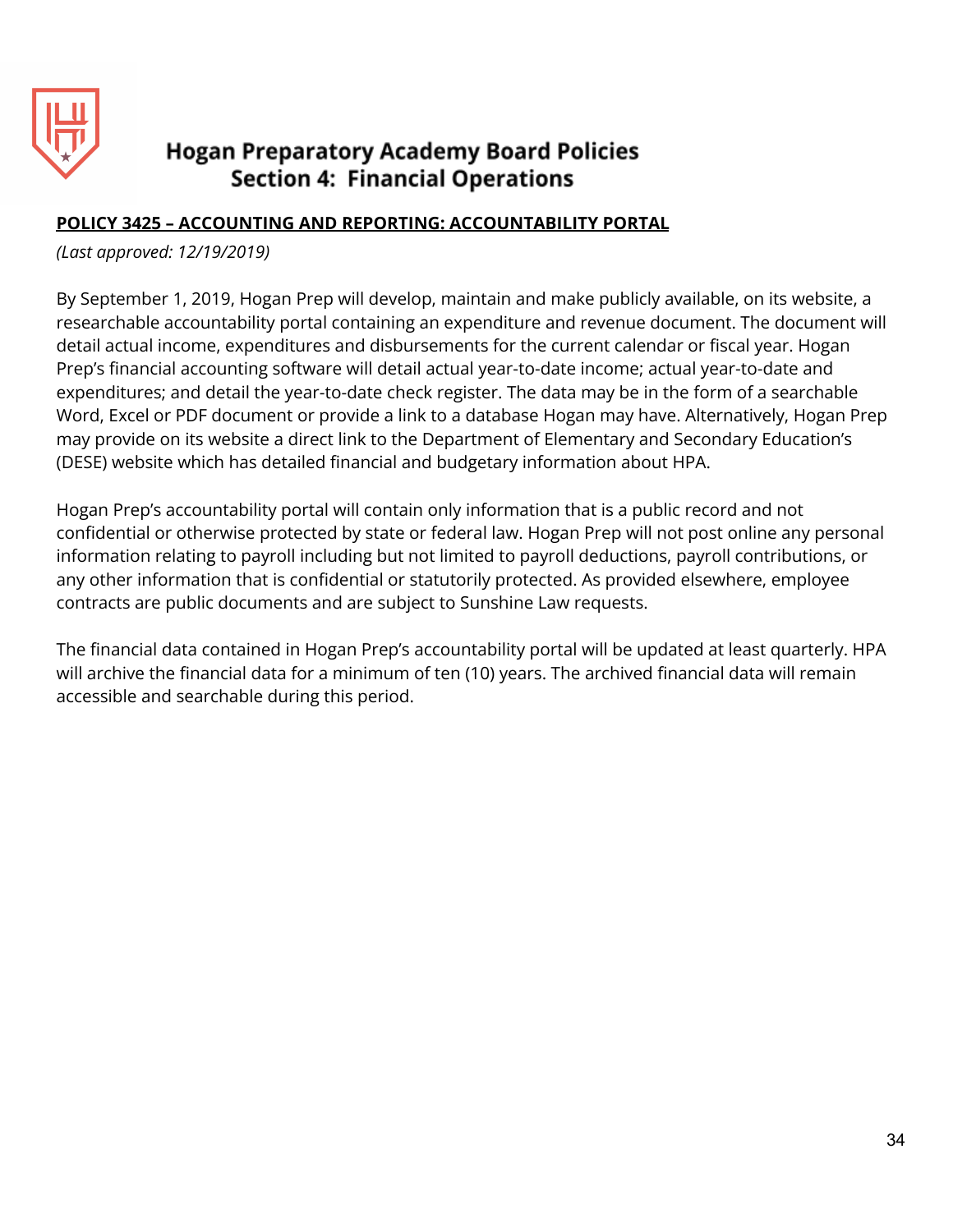

#### **POLICY 3430 – ACCOUNTING AND REPORTING: AUTHORIZED SIGNATURES**

*(Last approved: 9/27/2021)*

The Board of Hogan Preparatory Academy adopts the following policy which shall be effective on the date that the policy is adopted by the Board.

Section 1. The Board of Hogan Preparatory Academy shall designate at least one current board member to be included as an authorized signature on all financial accounts of the school.

Section 2. The Board shall notify all financial institutions that serve the school of the board member who is to be included as an authorized signature on financial accounts.

Section 3. The Board of Hogan Preparatory Academy shall annually certify to the Missouri Charter Public School Commission that the financial institutions that serve the school have on file the authorization form for the board member who is to be the signature on all financial accounts.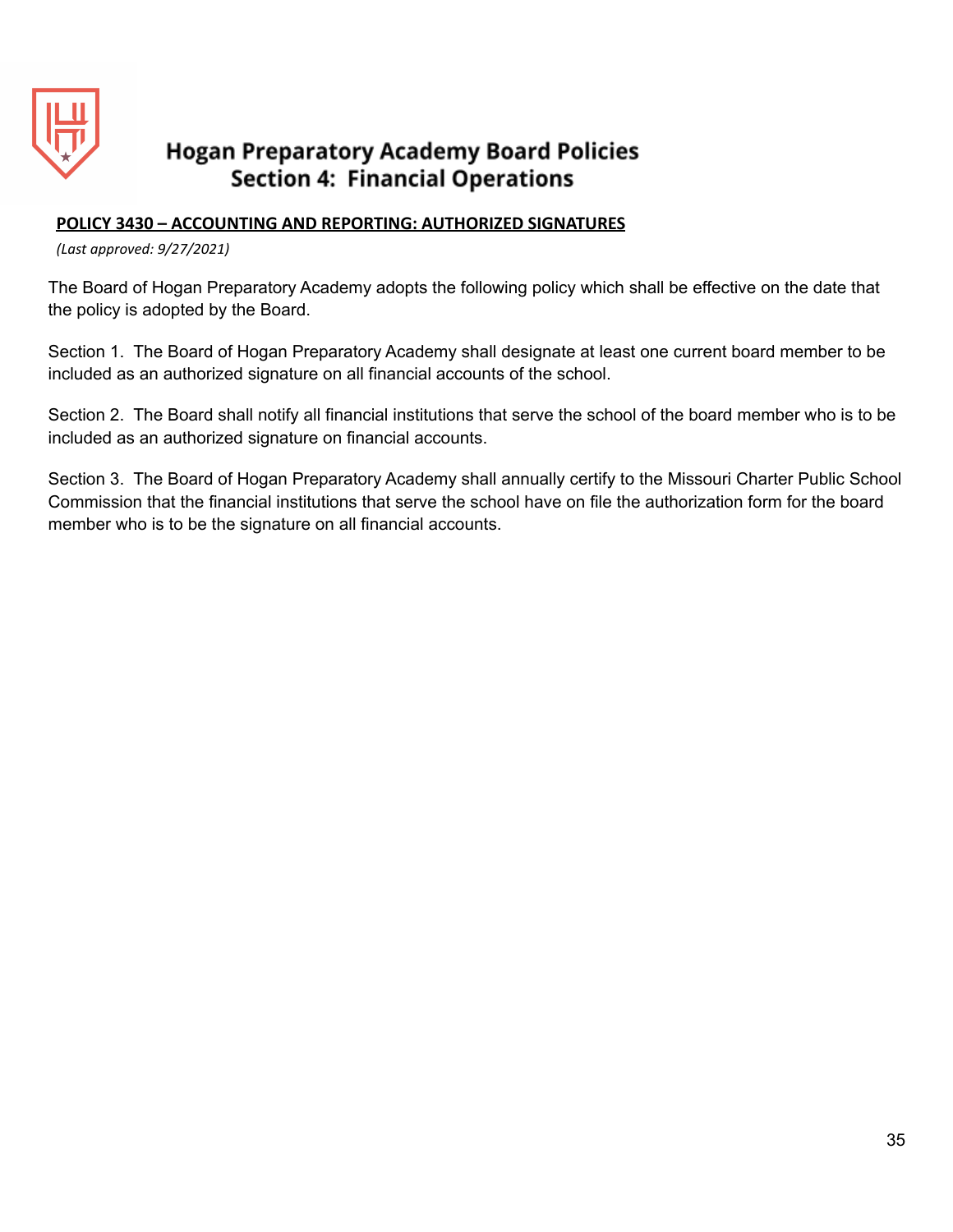

### **POLICY 3440 – ACCOUNTING AND REPORTING: TRAVEL AND REIMBURSEMENT**

*(Last approved: 12/19/2019)*

It is the policy of the Board to pay reasonable travel expenses for those who travel on Hogan business and whose trip has been approved in advance from the Superintendent or their designee. These expenses may include registration, transportation, meals, lodging, tolls and parking charges. Expenses are reimbursed only when properly accounted for by an individual and approved by the Superintendent or their designee.

Reimbursements to Board members must be approved by the Board.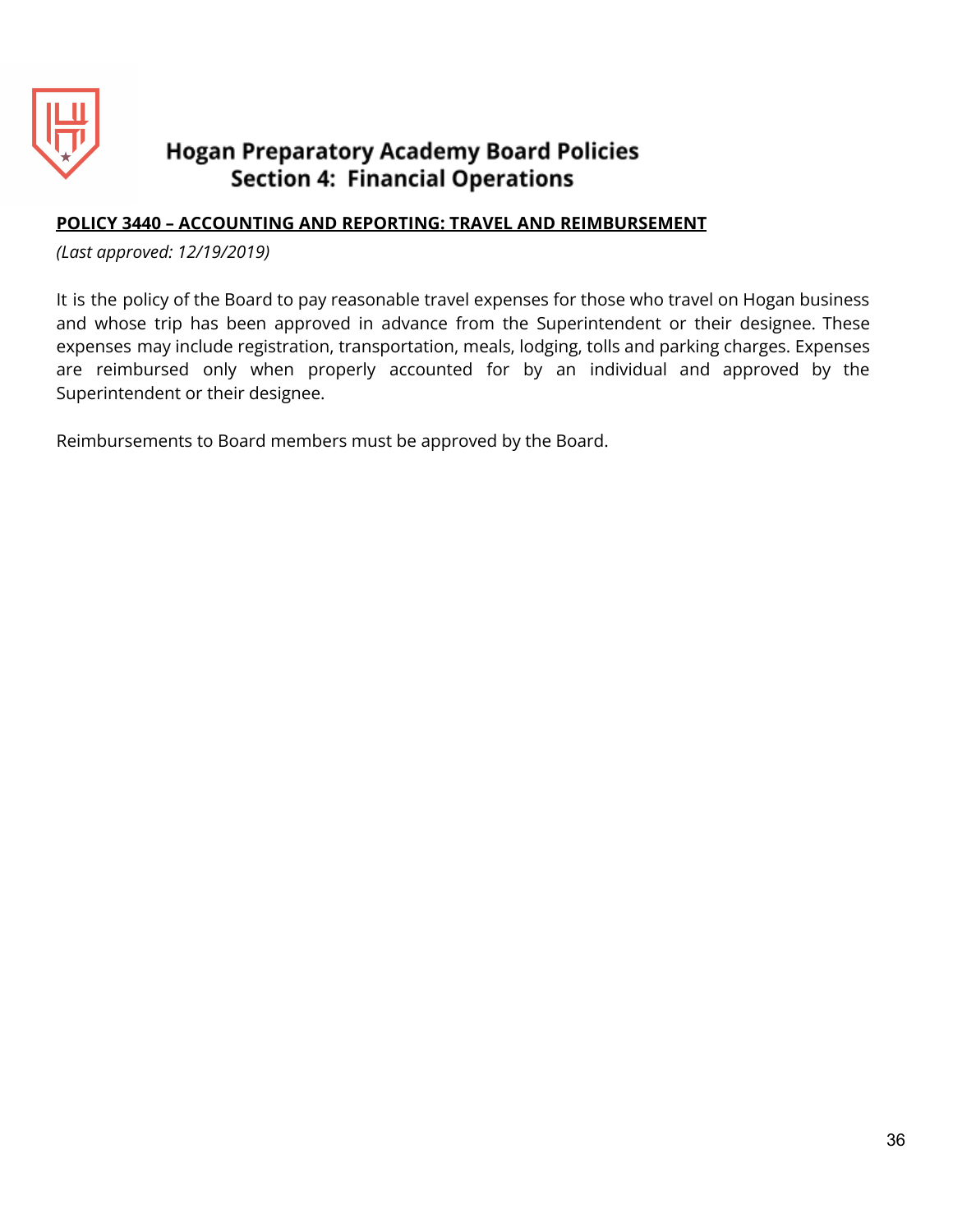

## **POLICY 3450 – ACCOUNTING AND REPORTING: SALES TAX**

*(Last approved: 12/19/2019)*

Pursuant to Chapter 144, R.S.Mo., schools are exempt from Missouri sales and use tax on purchases. All sellers or vendors shall be furnished a copy of the official State of Missouri Tax Exemption Letter by the Finance Office at the time a purchase order is delivered.

Administrators, teachers, or other school staff who have been authorized to make purchases for Hogan Prep from local retail dealers will provide a copy of the tax-exempt letter to such dealer at time of purchase.

Hogan Prep representatives are prohibited from using the HPA tax-exempt letter for purchase of articles for personal use.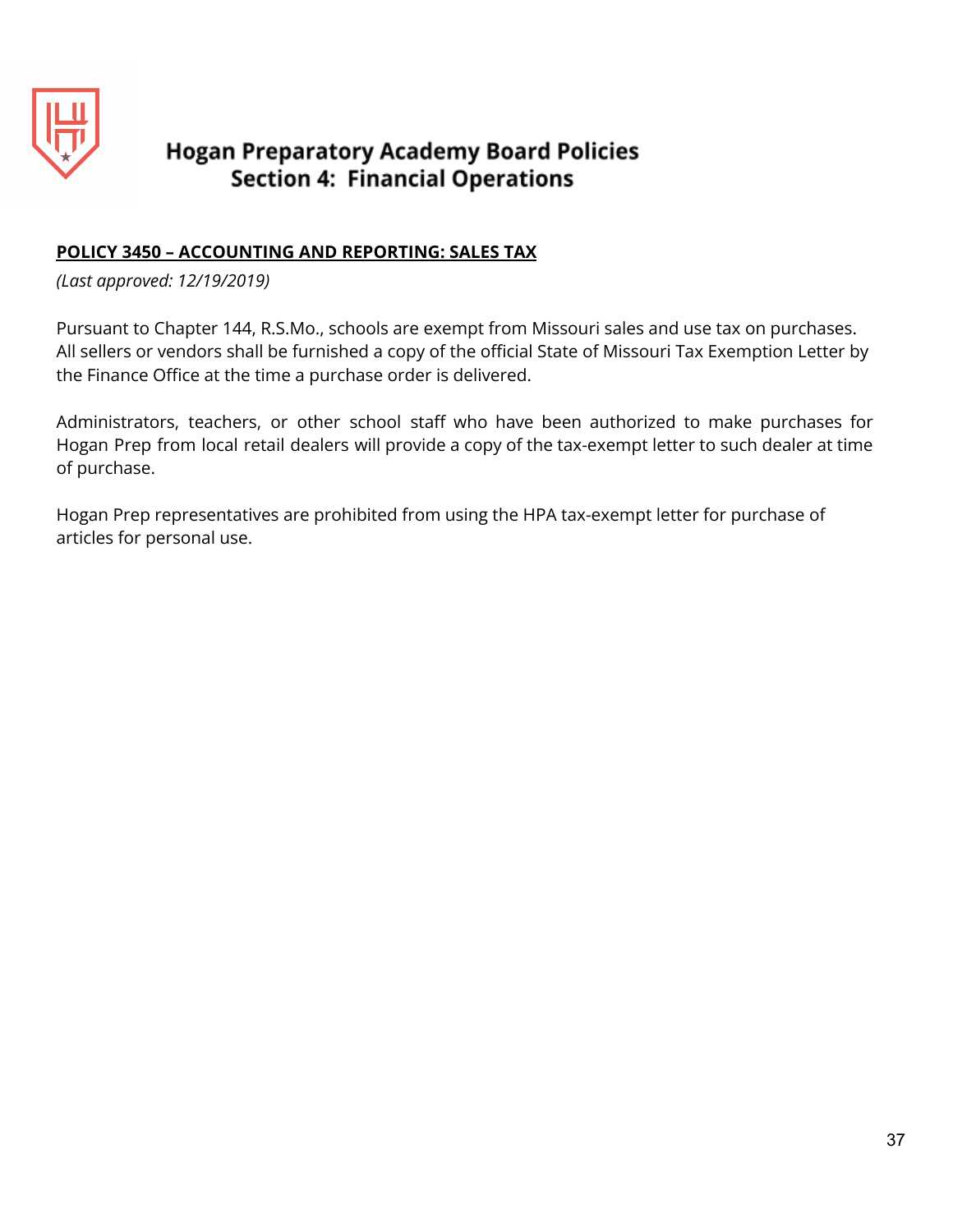

## **POLICY 3510 – ACCOUNTING AND REPORTING: ANNUAL AUDIT AND FINANCIAL REPORT**

*(Last approved: 12/19/2019)*

#### **Annual Audit**

Annually, the books and accounts of Hogan Prep will be audited by an independent certified public accountant in conformance with the prescribed standards and legal requirements. The Chief Finance and Accountability Officer shall place before the Board the matter of the retaining of a certified public accountant. The auditor shall be selected by the Board. The audit shall be presented to the Board for examination and approval.

Once the Board receives the final report, it must vote to accept the contents of the audit at either its next regularly called meeting or at a special meeting called in accordance with the Board's bylaws.

The Superintendent shall ensure that a copy of the annual audit report is filed in a timely manner with the Sponsor. The audit report should include a certificate signed by the Chair of the Board that the Board voted to accept the contents of the audit. If the Board did not accept the contents of the audit report, that should be noted with the submission.

#### **Annual Financial Statement**

The Chief Finance and Accountability Officer shall prepare, or cause to be prepared, an annual financial statement for each fund subject to the authority of the Board during the fiscal year showing:

- a. the total receipts of the fund, itemized by source of revenue, including taxes, assessments, service charges, grants of state money, gifts, or other general source from which funds are derived;
- b. the total disbursements of the fund, itemized by the nature of the expenditure; and
- c. the balance in the fund at the close of the fiscal year.

The Superintendent shall ensure that the annual financial statement is submitted to the Sponsor in a timely manner pursuant to deadlines.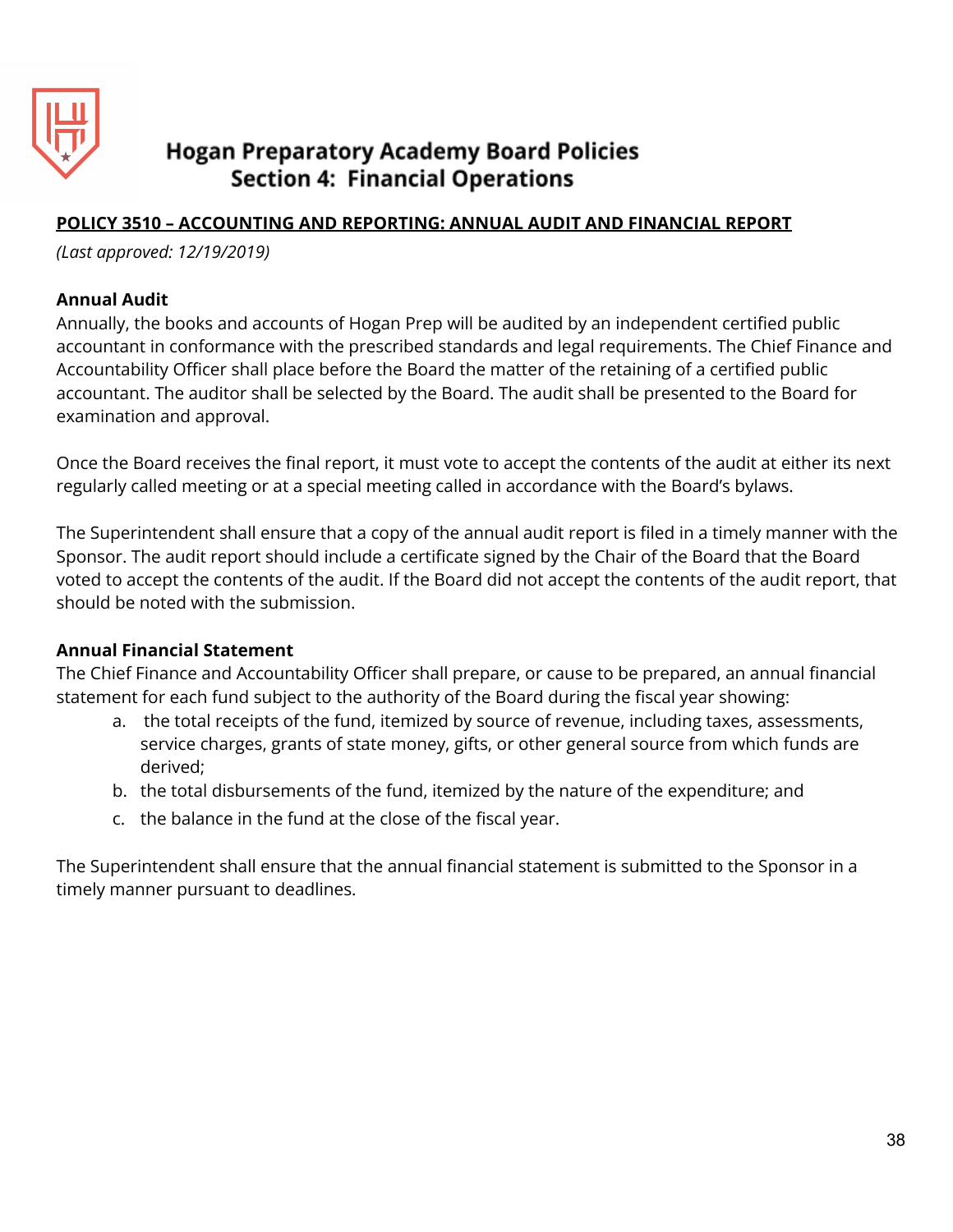

## **POLICY 3610 – SCHOOL ACTIVITIES FUND: MANAGEMENT**

*(Last approved: 12/19/2019)*

School activity funds are used to finance a program of student activities which supplement but do not take the place of the instructional programs provided by the Board. Whether funds are collected from student contributions, club dues, special activities, or result from admissions to events or from other fund- raising activities, all funds will be under the jurisdiction of the Superintendent and building principals. The funds will be expended to benefit students currently enrolled in school. The management of the funds will be in accordance with good business practices, including sound budgetary and accounting procedures, and will be audited in the same manner as Hogan Prep funds. There shall be full disclosure of the sources and expenditures of all funds.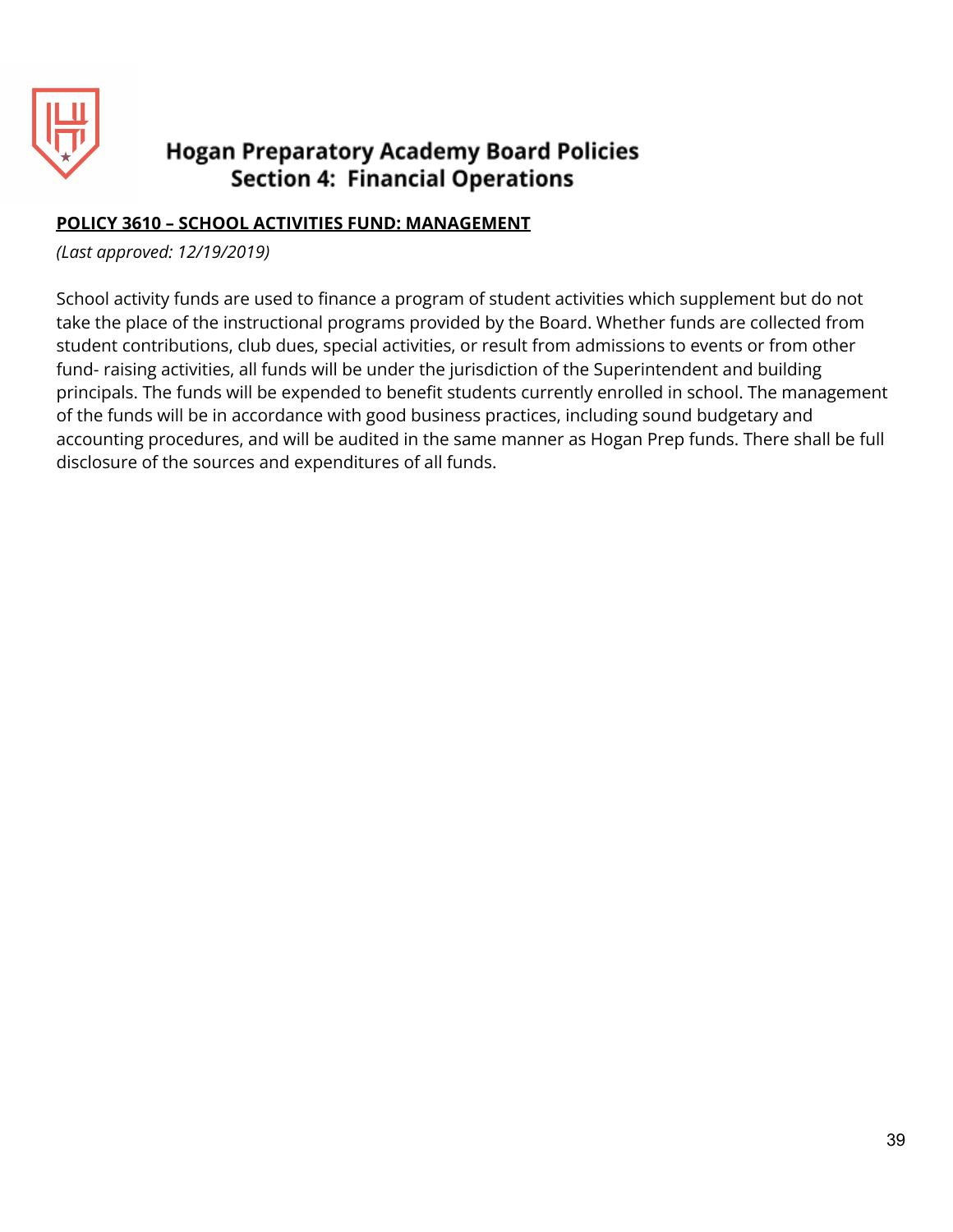

## **POLICY 3710 – INSURANCE: INSURANCE PROGRAMS**

*(Last approved: 12/19/2019)*

The Board shall maintain adequate insurance programs to cover property, liability and personnel, within the requirements of good risk management and state law. The administration will recommend to the Board the kind and amount of property, casualty and/or liability insurance needed for the protection of the Hogan Prep property, employees, and Board, and will administer insurance authorized by the Board, unless otherwise directed.

Every effort shall be made to obtain insurance at the most economical cost consistent with required service by obtaining quotations or by negotiations, whichever method is advantageous to Hogan Prep. Hogan Prep will maintain coverage on all buildings and capital outlay contents. Coverage should be 100% without coinsurance if available.

Liability coverage should include comprehensive general liability, employee benefits liability, vehicular liability and school board legal liability. (See also Policy 3730 - Liability Insurance.)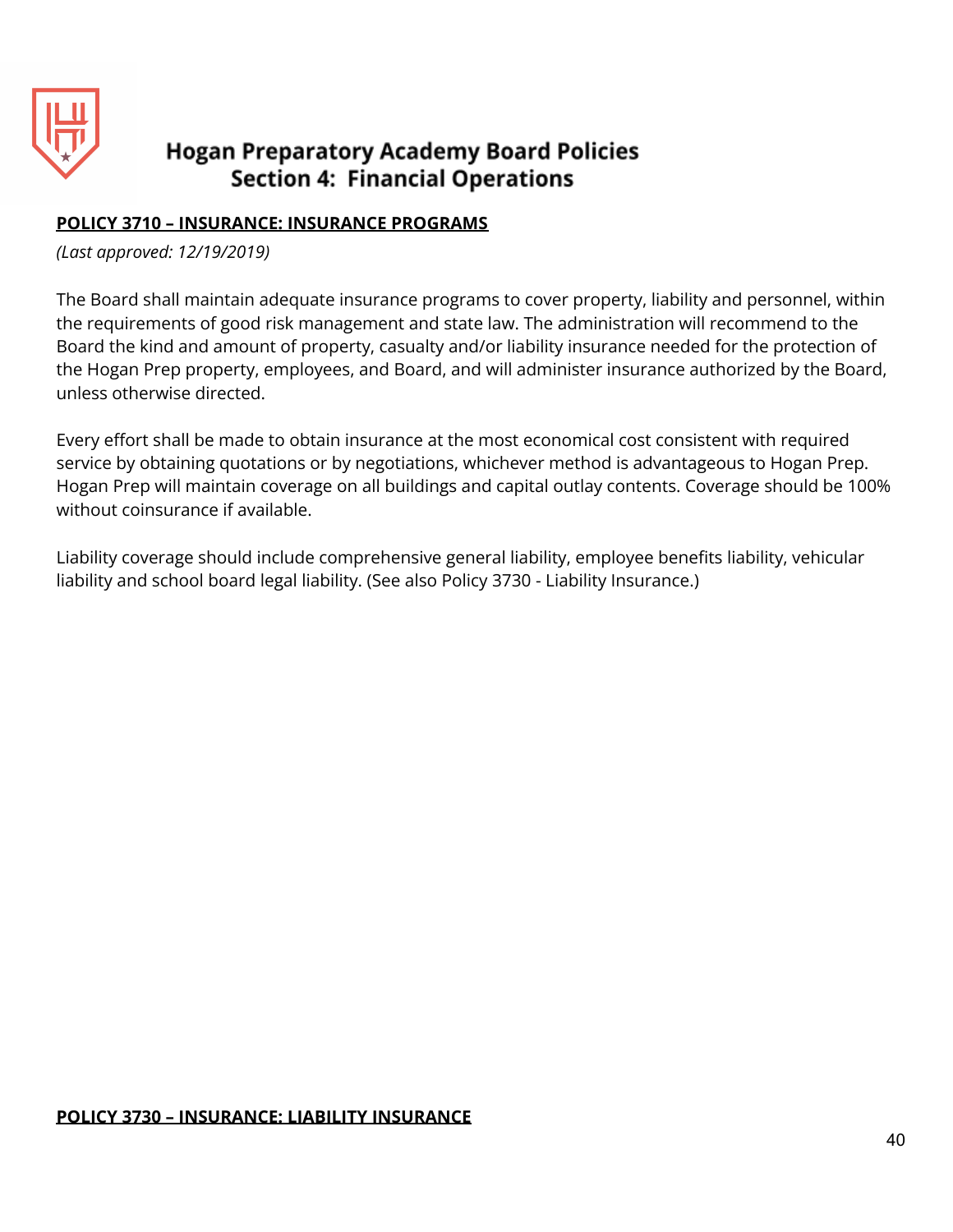

### *(Last approved: 12/19/2019)*

The Board recognizes that legal actions may be initiated from time to time against Hogan Prep as a corporate entity, against the Board as a whole, against Board members as individuals, or against HPA officers, employees or other agents. The Board also recognizes the contribution that is rendered to the Hogan students by volunteers and is mindful that legal actions may be initiated against these individuals as well.

To protect members of the Board, Hogan officers, employees, other agents and volunteers in the performance of their duties and responsibilities, the Board will defend its Board members, officers, employees, other agents and volunteers against claims for suits arising out of the performance of their duties and responsibilities. The Board shall indemnify its Board members, officers, employees, other agents and volunteers against all financial liability or loss resulting from such claims or suits including judgments for damages, attorney's fees, fines, court costs and amounts paid in settlement of such matters and reasonable and customary ancillary costs. Ancillary costs may include, for example, travel expenses incurred by Board members or others if they must appear for a case that is being tried outside the area.

The protection provided by this policy shall apply on an occurrence basis, which means that an individual will be indemnified even though he/she is no longer a member of the Board or employed by or otherwise associated with Hogan Prep when the lawsuit is filed.

The Board reserves the right, however, to deny representation and indemnification to any person covered by their Board policy in any instance in which there would be no coverage under the Hogan Prep applicable liability insurance program in which the claim "results in civil judgment or criminal conviction for" an intentional tort, immoral conduct, violation of any criminal or civil statute or violation of Board policy or regulations or administrative order or directive, whether verbal or written.

As a prerequisite to the right of legal representation and indemnification, any person who is served with legal notice commencing any action or proceeding against him/her for which indemnification is sought is required to immediately notify the Superintendent of the legal action after receipt of such legal notice.

Hogan Prep shall maintain a program of self-insurance and/or insurance coverage sufficient to provide the legal defense and indemnification described in this policy. However, Hogan Prep's purchase of liability insurance does not waive HPA's entitlement to sovereign immunity.

## **POLICY 3740 – INSURANCE: BOND FOR EMPLOYEES**